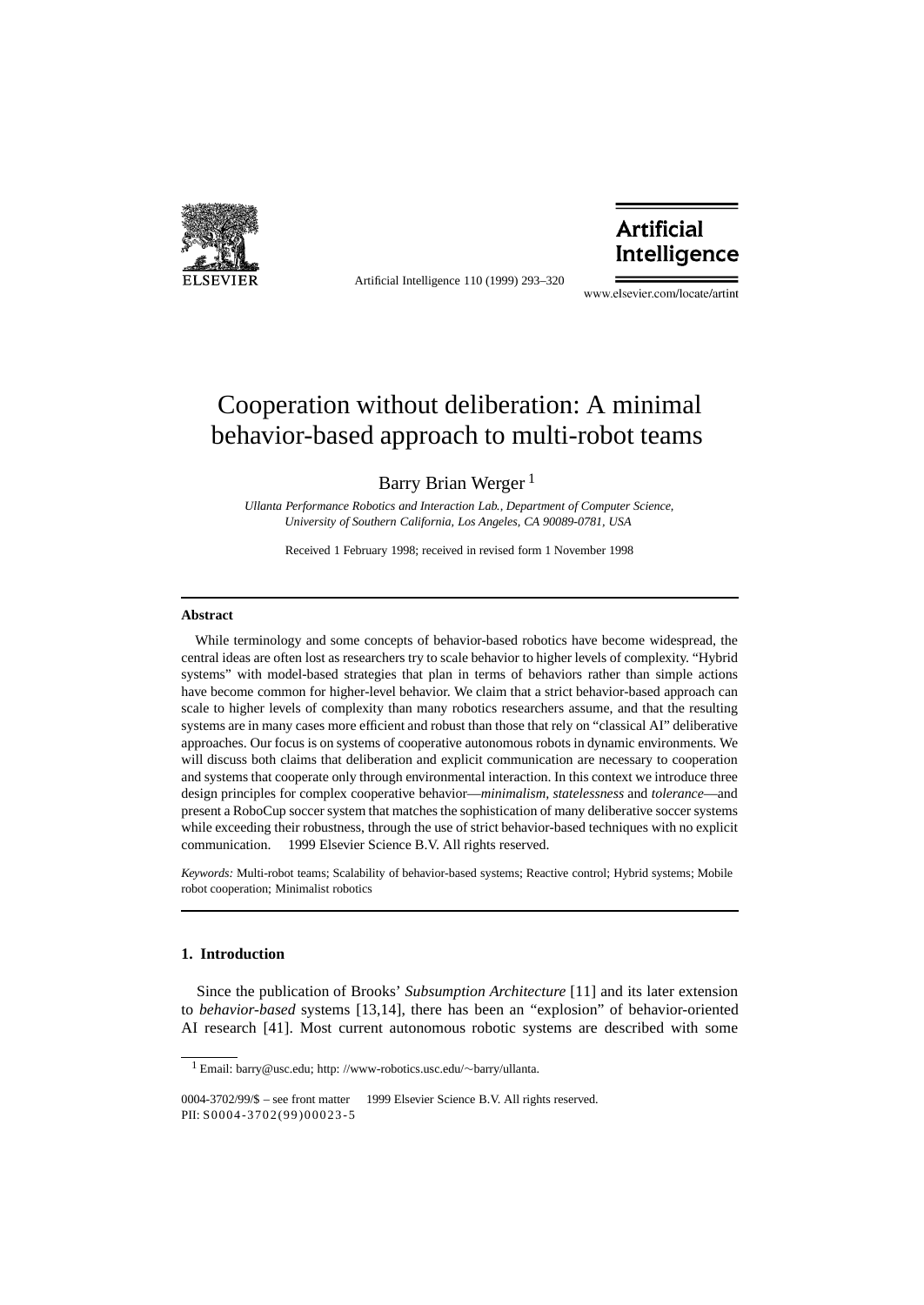reference to "behaviors", and as being at least partially "reactive", "subsumption-based", or "behavior-based". Yet while the terminology and some basic concepts have become widespread, some of Brooks' central ideas are often lost as researchers try to scale behavior to higher levels of complexity. "Hybrid systems" with classical deliberative, model-based strategies [29] that plan in terms of behaviors rather than simple actions have become very common for higher-level behavior. This separation of the system into *planning* and *execution* components is a return to the very *functional decomposition* [14] that behaviorbased approach hopes to avoid. The high-level deliberative components violate many other principles of behavior-based design [13,49]. As we will discuss, these deviations from a strict behavior-based approach often lead to systems that are far more complicated and prone to failure than they need to be.

We do not claim that there is no place for deliberation, world models, or symbolic computation in robotic systems. We do claim that the strict behavior-based approach can scale to higher levels of complexity than many robotics researchers assume, and that both behavior-oriented development and the resulting systems are in many cases more efficient and robust than those that rely on "classical AI" deliberative approaches.

Our focus in this paper is on systems of cooperative autonomous robots in dynamic environments. We will discuss research that claims that certain types of deliberation and explicit communication are necessary to cooperative behavior [7,8,22,24,32,42, 44,45,47], as well as systems that cooperate only through environmental interaction [9,17–19,25,27–29,32,53] but do not function at quite as high a level. In this context we will then present our design principles for complex cooperative behavior—*minimalism, statelessness* and *tolerance*—and present a system that meets or exceeds the design goals of many deliberative systems, through the use of strict behavior-based techniques with no explicit communication.

#### *1.1. A story, revisited*

(continuing a story from Brooks' AIJ paper of 1991 [14]*...*)

Our 1890's Artificial Flight researchers, now specialized in different areas, are again miraculously transported onto a modern Boeing 747 in flight. While the vast majority argue the benefits of their own specialty items developed since their first visit (such as reclining mechanisms of the solid steel chairs and design of food-service carts), one, a Dr. Streams, decides that starting out to build such a large complex airplane is futile. Furthermore, he reasons that even identification of key components that must be combined into such a complex airplane is beyond the state of the art and also futile. He sits next to a boy who is playing with a piece of paper, and watches as the boy tosses the folded sheet towards the aisle. It glides gracefully through the air. When the boy asks to be let out to find his "plane", Dr. Streams stands up with quite an enlightened look on his face.

Back in the 1890s, Dr. Streams' work with simple paper airplanes shows remarkable success—realizing that it is principally the interaction of the wing surfaces with the air that leads to flight, he develops techniques for manipulating wing shape (flaps, ailerons,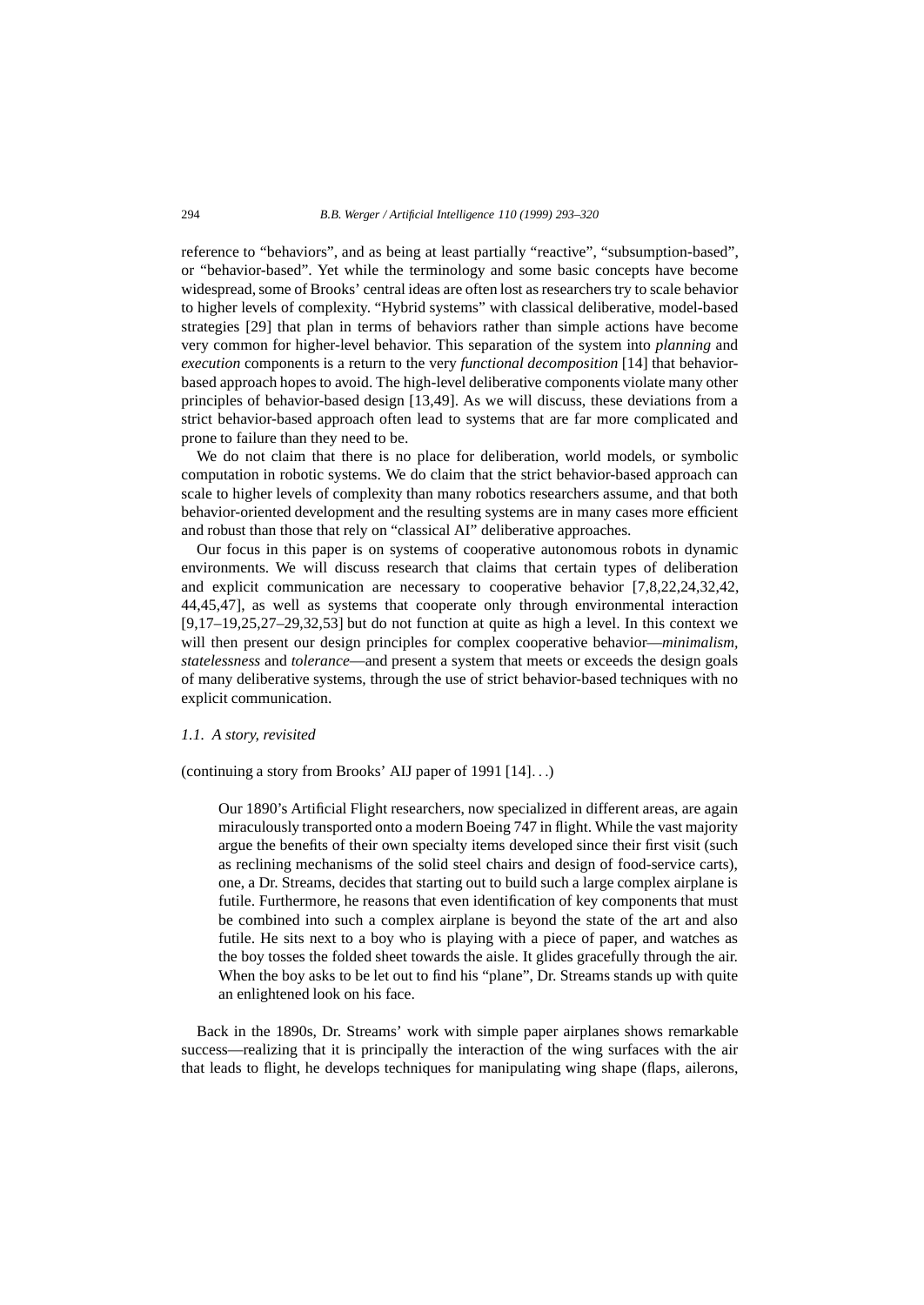etc.) that allow the plane to be controlled. His ideas for basic control of flight become ubiquitous in the literature. Though he and his students continue focusing on the interaction of the plane with the air, and thus move towards airplanes that can carry people, most other researchers become preoccupied with outfitting the paper planes with reclining seats and food-service carts. Though miniature versions of their systems are occasionally at least flying (as they hadn't been before Streams' work), they feel that Streams' approach must not be powerful enough because their specialty items don't integrate very well. This becomes especially apparent in the field of Cooperative Airplane Teams: pilots need to communicate their positions and intentions to each other while in flight, and the only two means of remote communication are the telegraph and smoke signals. The fires for the smoke signals tend to burn the paper planes (not to mention that the signals can't be seen at night); the telegraph wires not only weigh more than the planes but cause planes to pull on each other or get tangled, and crash.

## **2. Behavior-based design principles**

We have developed a wide variety of multi-robot systems that have had to live up to the strict requirements of public performance, competition, and interaction with human beings. These systems have been successful in such diverse domains as laboratory research, robotic theater [50], performance art, robotic sales exhibitions, AAAI mobile robot contests [1,52], and RoboCup robotic soccer competition [48,49]. Much of the success of our ventures can be attributed to three simple design principles which guide our behavior-based systems development: *minimalism, statelessness*, and *tolerance*. In this section we present these principles and a brief discussion of our behavior-based approach to system design.

Autonomous robots (especially small, highly mobile ones) must make their way in the real world with severely limited sensing capability, uncertainty of perception, imprecision of action, and relatively low-powered on-board processors (or the communication problems that arise when using off-board processors). While it is often tempting to look to more powerful hardware, more complicated programs, more precise sensors, and more communication in the attempt to generate more sophisticated robotic behavior, we feel that the key to success in such an endeavor lies rather in the philosophy of trying to fully exploit minimal systems [18,49,53]. We believe that control software has not yet come close to fully exploiting the power of even the simplest of mobile robots, and that the proper direction to investigate for great increases in robot capability is efficient use of simple systems rather than the type of hardware/software inflation cycle seen in the desktop computer industry. Moreover, experience has shown that in many cases more precise, "better" robots can be more difficult, rather than easier, to control [40].

## *2.1. Behavior-based design*

As we have mentioned, "behavior-based" has become a very popular term, but one without exact definition. Mataric [29] gives an overview of common conceptions of the behavior-based approach. Brooks [13] describes a set of four key concepts and their key ideas that lead to behavior-based robotics: *situatedness*—the world as its own best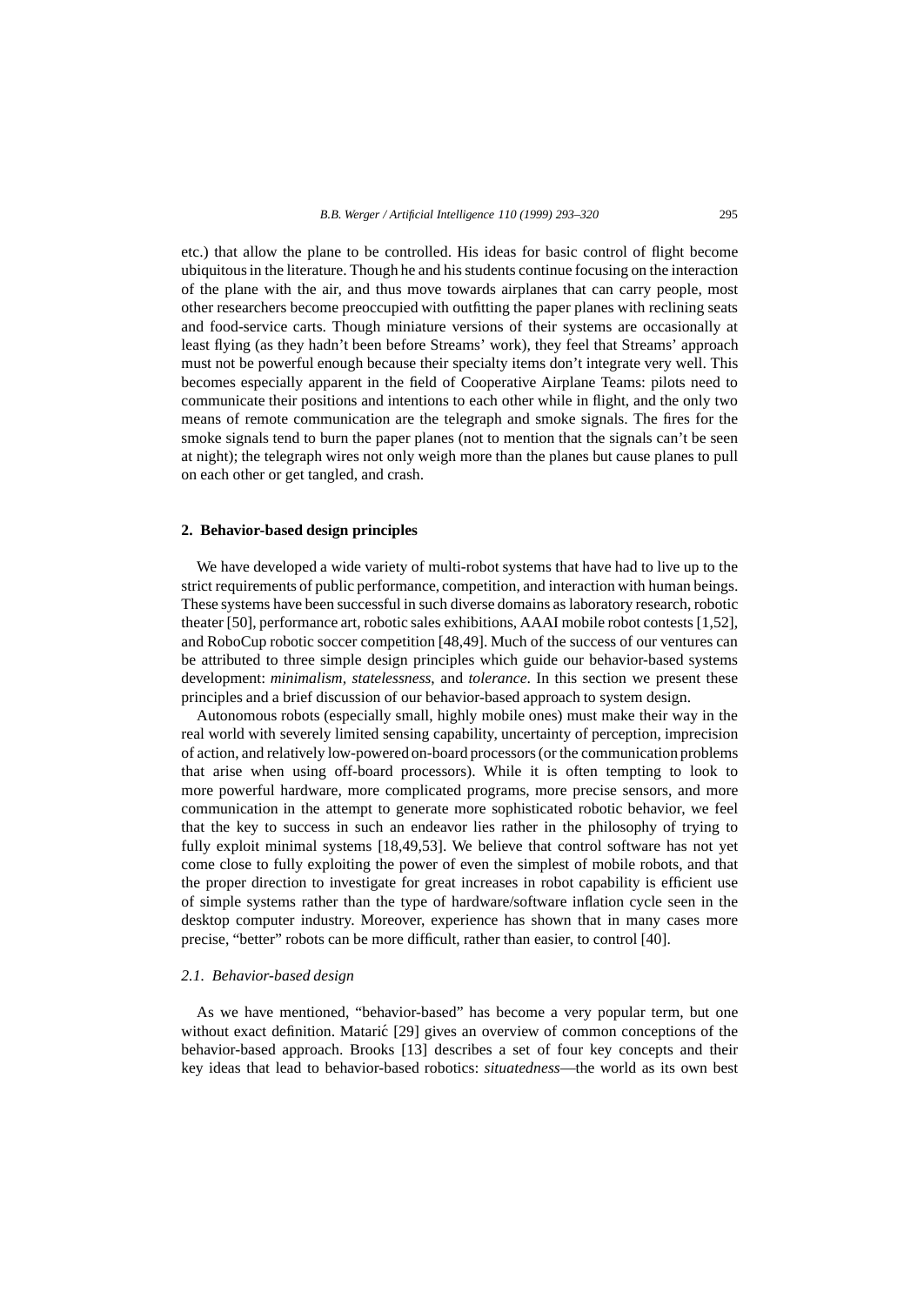model, *embodiment*—the world grounds regress, *intelligence*—intelligence as determined by the dynamics of interaction with the world, and *emergence*—intelligence in the eye of the beholder. Behavior-based systems thus are structured in terms of observable activity that they produce, rather than traditional functional decompositions [14]. The activity producing components, *behaviors*, compete for actuator resources and share perceptions of the world rather than any centralized representation. Behaviors tend to be simple, so that computational "depth" [13]—the computational path from sensor to actuator—is minimized to maintain a high degree of interactivity with the environment. Behavior-based systems are highly parallel so that capability—new behaviors—can be added as increased computational "breadth". Behaviors are "layered" [11] in such a way that capability is incrementally added to a functional system, leading to a design process that goes not from isolated components to a final system which integrates them into something meaningful, but from simple yet complete behavior to more complex complete behavior [14,16,28].

The design of behavior-based systems is often referred to as a "bottom up" process [15, 41,51], but this refers not so much to determination of the structure of the system as to a basis in physical sensing and action, and incremental development of sophistication from simple to complex. The system structure undergoes drastic changes driven by top-down task constraints as well as bottom-up sensorimotor constraints until a set of basis behaviors is determined [27]; it is only with this solid foundation that the design process becomes one mainly of synthesis.

Brooks [13], Mataric [27], Parker [33], Steels [41] and Werger [52] discuss techniques ´ for multi-agent, behavior-based system design. We present in this paper a thorough description of a complete system, the "Spirit of Bolivia" soccer team; in [49], we present a long example of the application of our principles to the design of this team, including the many early drastic transformations it went through that are not presented here.

## *2.2. Minimalism*

Donald et al. [18] introduce *minimalism*, the pursuit of the minimal configuration of resources for performance of a task, as an approach to the design of multi-agent systems. This is theoretically interesting because it can prove that certain resources are inessential to the information structure of the task (Donald [20] discusses this in greater detail). The benefits of minimalism, including easier and faster development and debugging and a more efficient and robust execution system, have led to recent popularity of minimalist systems; Donald et al. [18] give an overview which includes walking and running machines without static stability, dextrous manipulation without sensing, walkers without sensors or actuators, and behavior-based control systems. They also present the concept of *supermodularity*, or relocatable modularity, which partially orders the ability of systems to function when physically embedded in different ways. For multi-robot systems, this functions as a measure of simplicity, ease of reuse, and fault tolerance, and provides for certain performance guarantees. Analyzing the supermodularity of a system allows us some insight into the emergent properties [13,41] of such systems. Donald et al. [19] present the beginnings of a methodology for minimizing parallel manipulation protocols through insights gained from this and other analyses based on their *information invariants* [20] approach to multi-robot system design.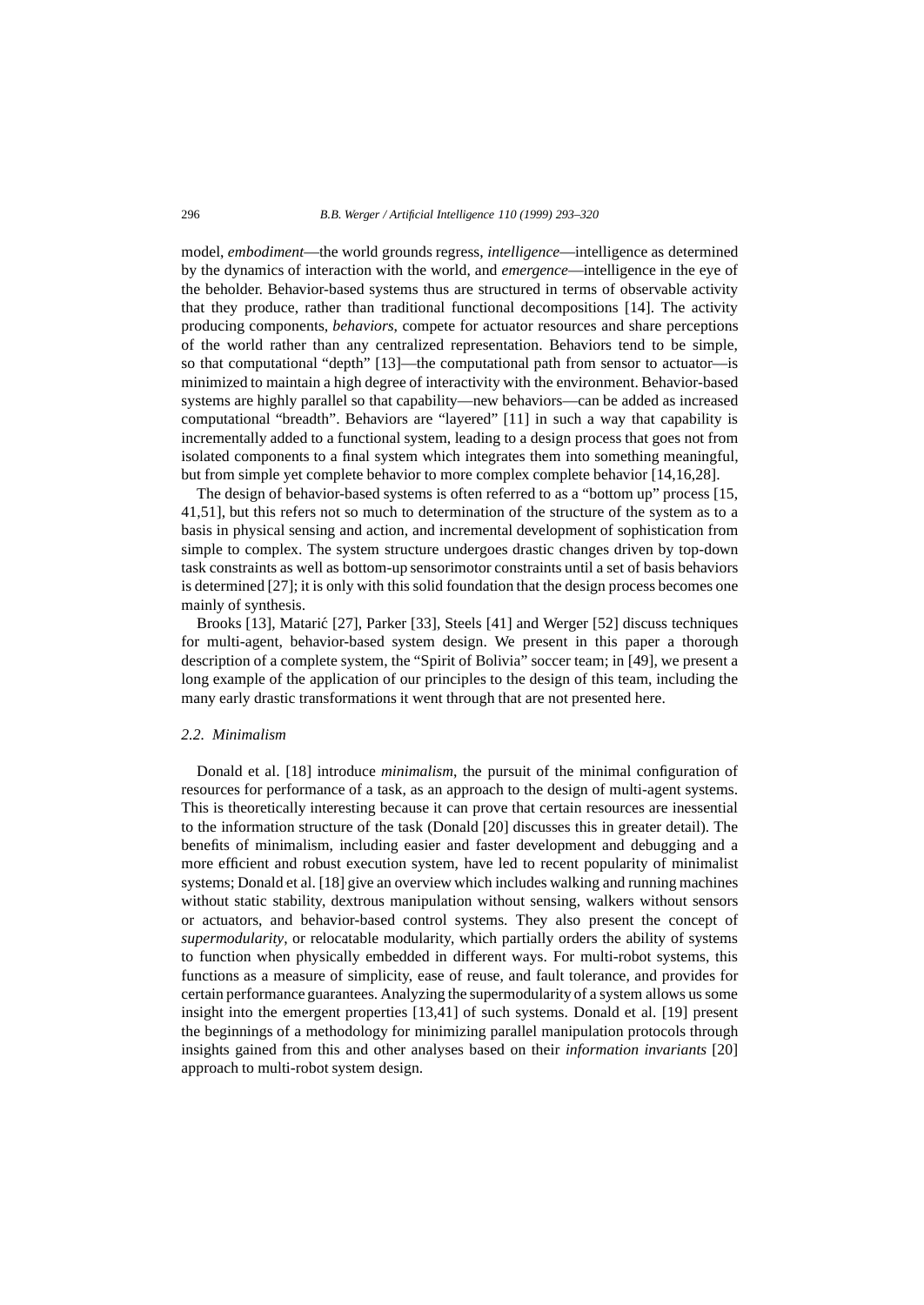Minimalism manifests itself in our design process in numerous ways:

The use of rapid feedback rather than precise computation allows very simple calculations (e.g., scaling or differencing) or comparisons to generate complex patterns of behavior, such as the trajectories described in Section 4.3.1. This goes hand in hand with what is called *situatedness* [13] or *externalization* [20]—the use of the environment as its own best model. A significant amount of our development time is spent trying to externalize as much information as possible so as to make the system more environmentally-driven rather than model-driven. Being so dependent on the environment *reduces* dependence on a specific environment, increasing supermodularity: there is less chance for mismatch between internal representation and "reality". This maintenance of physical grounding includes the avoidance, when possible, of ethereal communications such as radio in favor of *stigmergy* [9] (see Section 5).

Behaviors are homogenized whenever possible. In most cases, it is easier to design and maintain a set of homogeneous robotic control systems than a set of heterogeneous ones. Balch [6] has presented work in investigation of agents' behavioral coding, as well as hardware, to analyze *social entropy*, or amount of heterogeneity in a multi-robot system; we complement this somewhat with the concept of *minimal heterogeneity*, which we define as describing a system in which all agents are homogeneous (both in hardware and software) except for a small number of parameter changes. In systems that are highly reactive to the environment, minimal heterogeneity can have very useful and predictable emergent effects (such as in the *Patrol* behavior described in Section 4.2) which lead to usefully differentiated behavior of members of a team. In dynamic situations, such as soccer play, even strict homogeneity can lead to differentiated and cooperative activity (as discussed in Section 5.1).

Actions are de-coupled and parallelized whenever possible. Separating, for example, rotational control from velocity control—even though it is counter-intuitive on a differentially-steered robot—not only allows greater reliability and re-use of code, but allows more opportunity to design emergent behaviors, such as the obstacle avoidance described in Section 4.2 and the "batting" of stuck balls described in Section 4.3.5. The resulting simpler behaviors are easier to implement and tune, and are more likely to be re-usable.

## *2.3. Statelessness*

We define *statelessness* as a partial ordering on the amount of reactivity of a system; it is a measure of the amount of internal state maintained. A purely reactive system is of course purely stateless, whereas a classical model-based planning system has very low statelessness. The problem with internal state is that it must usually be kept synchronized with the environment, at great expense and with grave consequences of failure; the diametrically opposed problem of reactive systems is that they can guarantee no continuity of behavior, leading to frequent problems of oscillations due to local minima and temporary losses of perception. The interesting degree of statelessness for us is what we define as *perceptual decay*: the persistence of some perceptual data for a brief period of time after it is perceived, analogous to a retinal afterimage. As we will discuss in Section 4, much research has been done on the power added by even a single bit of state to a reactive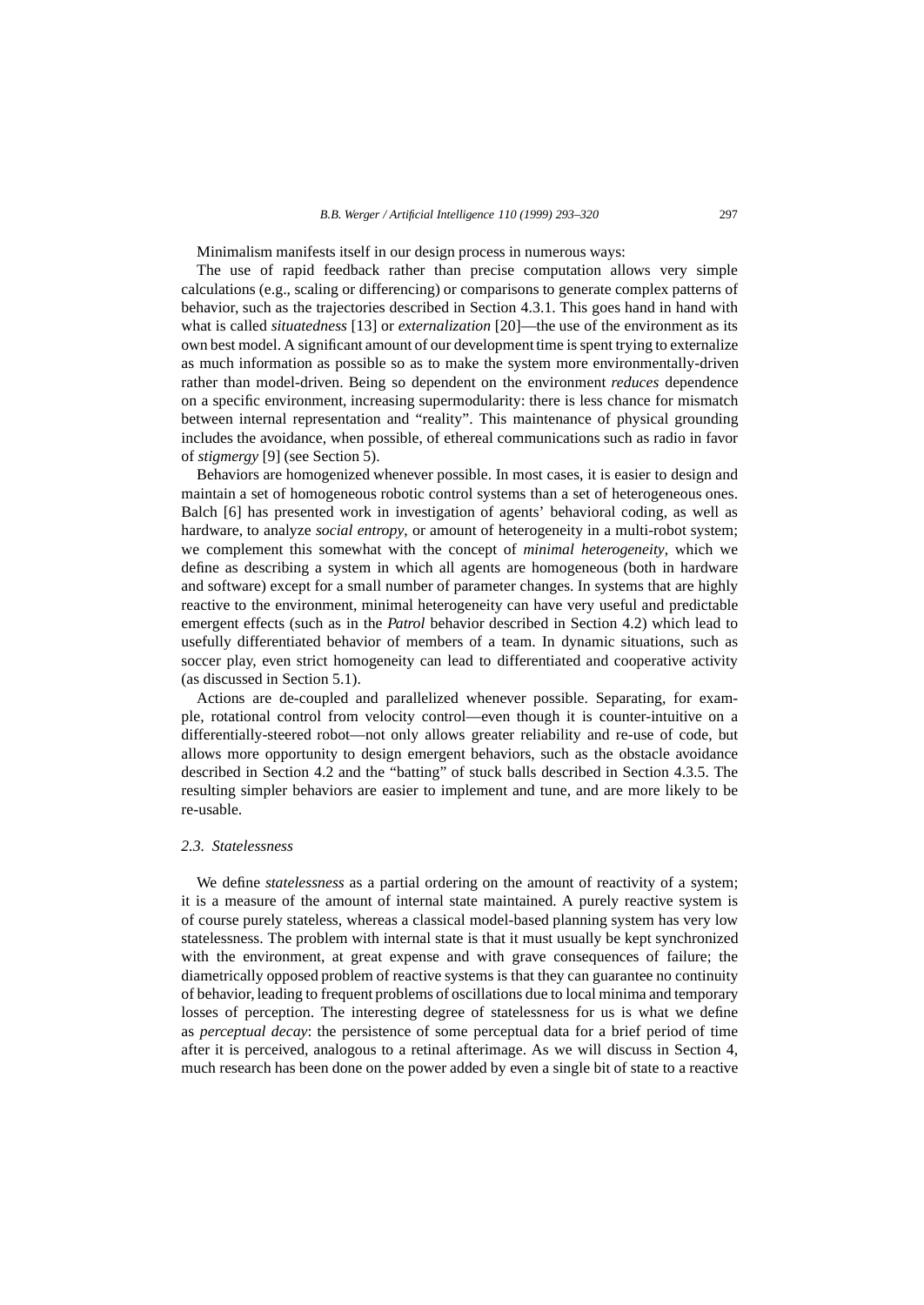system; perceptual decay allows us to take great advantage of this without changing our "stateless" code or approach; behaviors are all purely reactive, but some of their inputs fade over time, rather than disappearing suddenly. A slow decay of visual perception of the ball is the only state in our sophisticated soccer players, and is not distinguished from a direct visual perception by any part of the system. Thus we refer to the system as "stateless" (or, to be very precise, "highly stateless") even though it is not strictly reactive. This allows us to ground the entire system in sensing and action, that is, use only the world as its own model, yet address problems of hidden perceptual state and perceptual noise.

An extremely important facet of the stateless approach is the avoidance of sequenced behavior. Systems grow complex and difficult to control when there are conflicts between internal timing and environmental perception. Tambe [44] provides nine examples of types of breakdowns of teamwork in his systems; five of them are due to sequenced behavior. If it is at all possible to use environmental cues instead of sequenced behavior (and we believe that in the vast majority of cases it is), the sequences should be avoided. (Section 4.3.6 demonstrates the type of creative inspiration one can receive through a concerted effort to remove such sequences and other non-stateless control elements.)

A last recommendation for increased statelessness is to exploit physics [13] of the robot and environment. This can be "real" physics—it is often possible to develop or modify a physical device to eliminate the need for difficult computation (such as the raising of the level of the sonars to avoid sensing the ball described in Section 4.1)—or a "classical mechanics" approach to control [24]. Many successes in control of groups of robots have been due to implementation of forces of attraction and repulsion between robots [25,28,41,48]. These "physics-based" approaches are fully distributed and require no communication; they are thus arbitrarily scalable, extremely simple to implement, and robust to environmental changes and robot failures. Our team behavior in RoboCup-97 (see Section 5.1) is based entirely on such a "physics-based" approach.

## *2.4. Tolerance*

We introduce *tolerance* as a bias towards living with uncertainty rather than trying to eliminate it. This is done by attempting to reduce a need for precision before trying to gain precision. Tolerance is addressed by most of the techniques for minimalism and statelessness above, especially the replacement of computation with rapid feedback, but also by careful thought about the minimal information necessary for achievement of a task. For example, the imprecision of dead-reckoning on a carpet led us to realize that effective ball-manipulation behavior can be performed with only visual perception of the ball and a 180-degree (roughly east vs. roughly west) distinction of the robot's heading, which allows for a great deal of uncertainty in the perceived heading (see Section 4.3.7).

## *2.5. Basis behaviors*

Basis behaviors [27] are a set of minimal behaviors that are sufficient to be combined into solutions to a class of tasks. Mataric's [28] research on group behavior showed how ´ various complex, biologically-inspired group behaviors could be composed from a set of general basis behaviors for spatial tasks, through two operators, *summation* of outputs and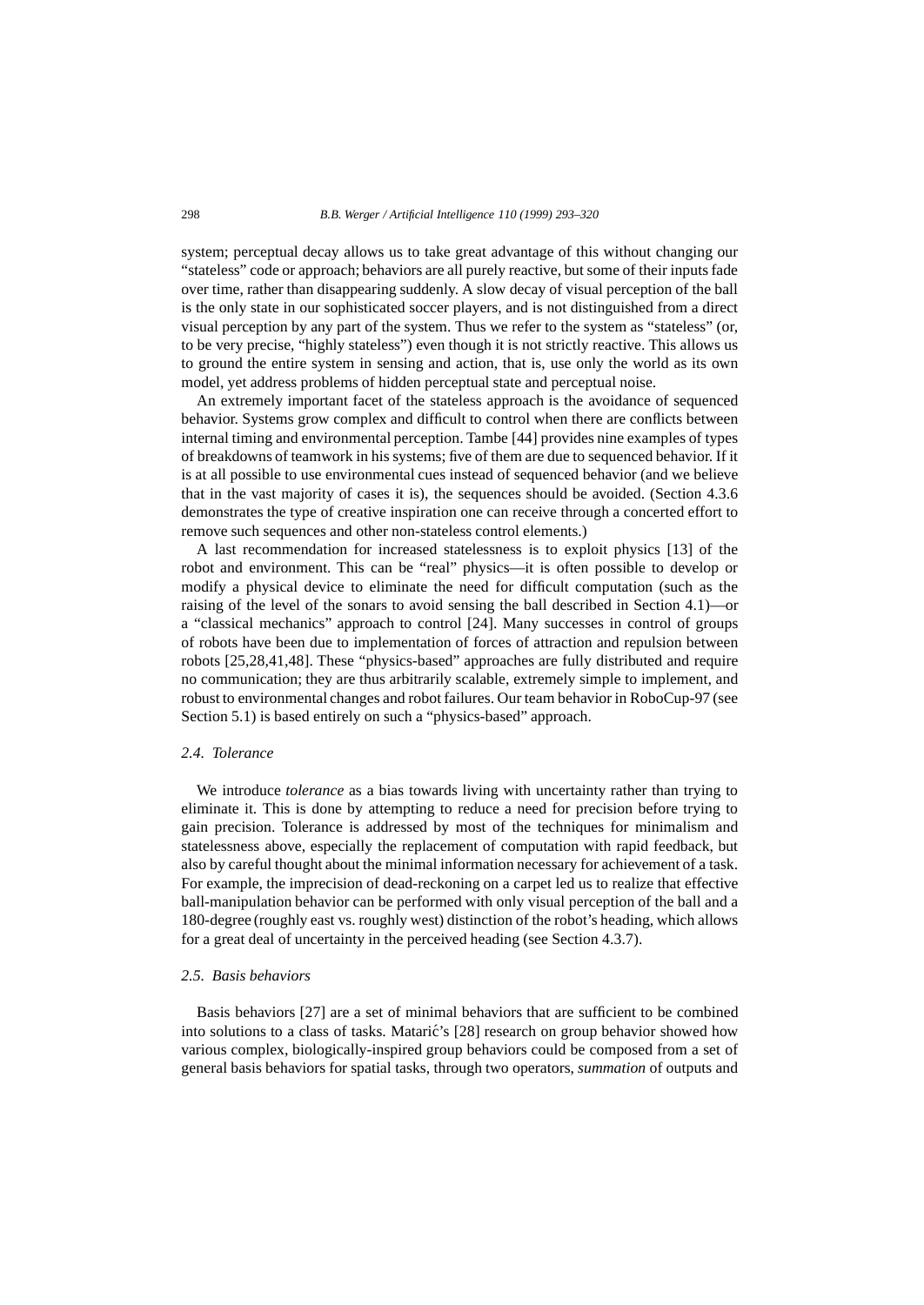*switching* of outputs. *Flocking*, for example, is achieved by the summation of *homing, dispersion, aggregation,* and *safe-wandering*, while *foraging* results from switching (based on sensory conditions) between *safe-wandering, dispersion, homing,* and *following*.

Development of basis behaviors is somewhat analogous to the selection of representations in symbol-processing systems: the choice of basis behaviors has great influence on the efficiency, and even tractability, of both the development process and the final system. Effort expended in refining basis behavior choices is usually paid back many times over; it is all too easy to reach (and sometimes difficult to detect) a state where a good percentage of a system's code is dedicated to working around earlier implementation choices. We emphasize in Section 2.6 the importance of maintaining the design of a system at the level of physically grounded [15] behavior, always with an eye to perfecting the set of basis behaviors, until final coding, in order to avoid these pitfalls. This facilitates analysis of information flow through the system and allows for the necessary major restructurings with little cost.

## *2.6. Designing without code*

One of the most important factors in minimalist, "stateless", tolerant design is the maintenance of the design at the abstract behavior level (grounded in perception and action) until final coding. We generally spend at least ninety percent of development time without any written code, and are then able to code and debug systems reliably in a matter of hours. The sweeping changes often needed to minimize a system make early coding prohibitive, while the reductions in system complexity make the coding effort far easier at the end of the process. The number of parameters that must be adjusted, the number of behaviors, and the data flow between them is usually drastically reduced between the initial and final designs, which would require re-writing of any existing code. If attention is paid to supermodularity, it is possible to design complex systems of cooperating robots without testing, and have a "first coding" that performs well with minimal tuning. By designing behavior through diagrams such as Fig. 8, information flow through the system can be clearly seen and optimizations become obvious. The system should be rearranged until a good set of *basis behaviors* (see Section 2.5) is determined. Once we have the basis behaviors, design and coding proceeds with a sequential "layered approach" [11].

Our implementation example for later discussion, the "Spirit of Bolivia" RoboCup soccer team [48], displayed very complex and robust behavior at the 1997 competition, including flexible team cooperation, but was designed in a short period during which the team members had no access to robots or computers. Because the abstract design process led to a very small and simple final control system, we were able to code, debug, and tune the system in the twelve hours between arrival at the competition and our first match.

#### **3. Example systems and domains**

Throughout the rest of our discussion, we will make extensive reference to an example soccer system, and occasional references to others. We present here some basic information to contextualize these references.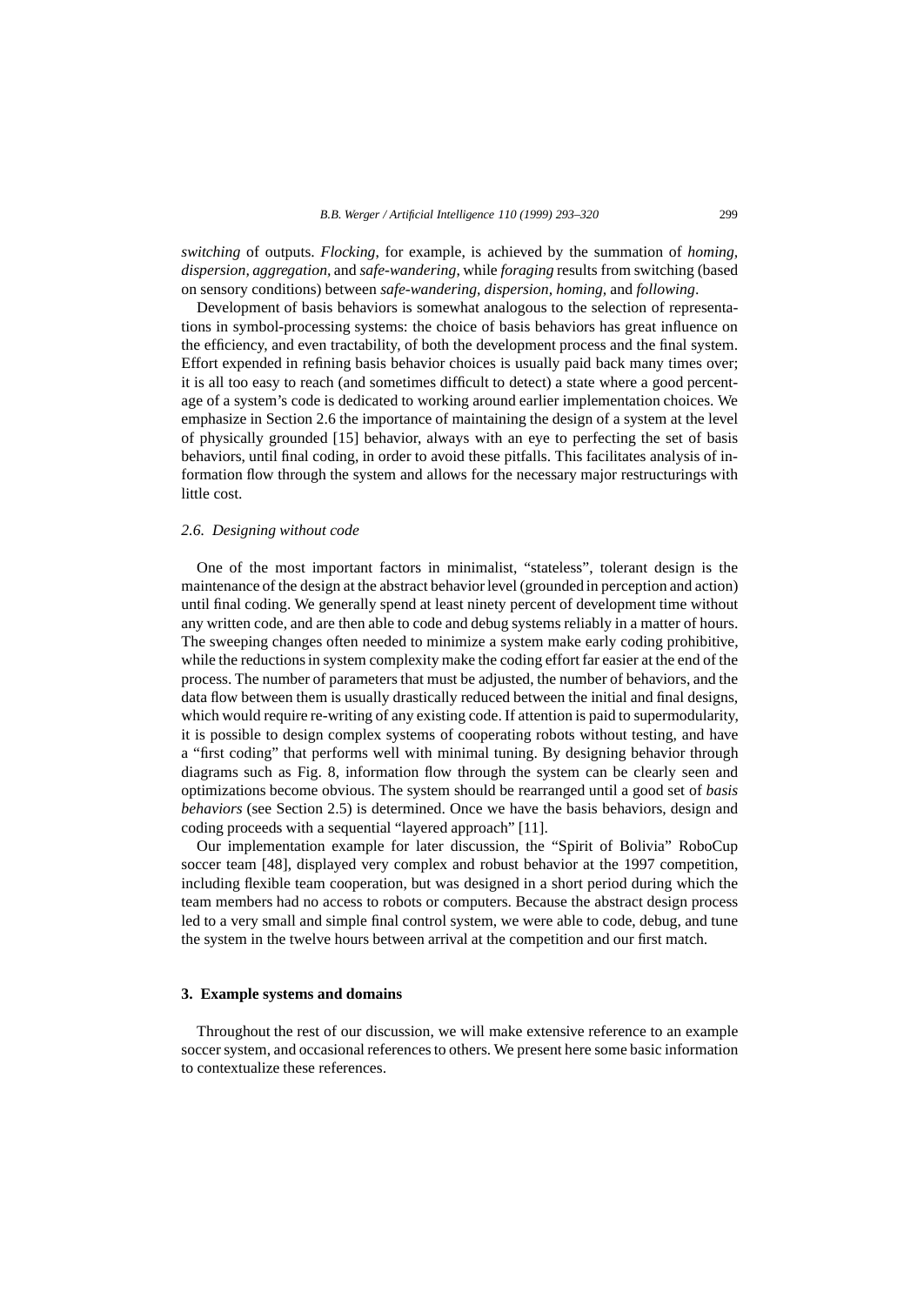

Fig. 1. The Pioneers are differentially steered bases with seven sonar pingers, grippers with contact sensors on the tips, and a Cognachrome vision system.

#### *3.1. Our robots*

The robots used in all of our activities are Pioneers sold by ActivMedia, Inc. (see Fig. 1). They feature an  $18'' \times 14''$  differentially steered base, five forward- and two side-facing sonars, and 2-DOF grippers with contact and breakbeam sensors. They are equipped with the Fast Track Vision System from Newton Laboratories [36], an on-board processor based on a 16-MHz 68332 microcontroller, which extracts color-blob information from a video source at a frame rate of 60 Hz. It can be trained to recognize three distinct colors at a time, and outputs the size, visual field location, bounding box, and other data for multiple blobs of each color. It also provides various types of line-tracking data. The robots use wide angle (60-degree) non-actuated cameras. We develop our systems with MARS/L from IS Robotics [12], an on-board Motorola 68332 microcontroller programmed in a Common LISP extended for behavior-based control, and often port them to ActivMedia's C-based PAI (Pioneer Application Interface) environment when we borrow robots not equipped with the MARS/L system.

The Pioneer has a low level controller that runs the Pioneer Server Operating System from ROM. PSOS provides sensor readings periodically, and accepts commands which set rotational velocity, translational velocity, and individual wheel speeds, as well as other motor- and sensor-control functions.

Both of the Pioneer environments we work with—MARS/L and PAI—provide easy access to both sensor readings and motor control. MARS/L for Pioneer provides standard behaviors that can be connected appropriately, and PAI provides functions. In the figures illustrating behaviors, and in discussion, it should be assumed that these behaviors or functions are responsible for maintenance of assigned velocities (ultimately through PID control).

## *3.2. RoboCup robotic soccer*

Our primary example system is the "Spirit of Bolivia", our entry in the RoboCup-97 world robotic soccer championship in Nagoya, Japan. We discuss only the team's four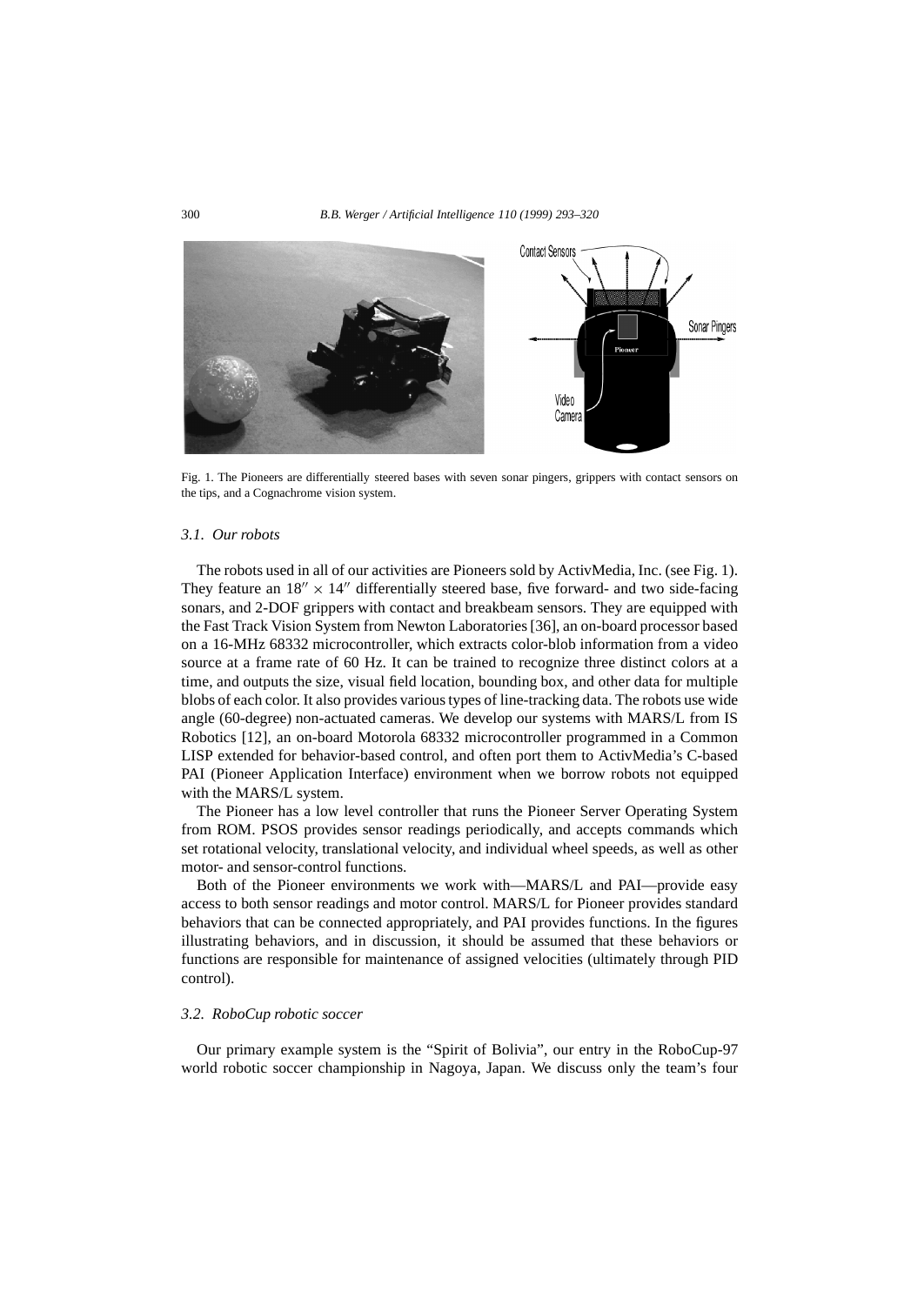"fielders" only; our goalie, whose behavior was much simpler though very effective and guided by the same principles, is described in [48,49].

The domain of robot soccer has been characterized by friendly and hostile agents, inter-agent cooperation, real-time interaction, and a dynamic, uncertain environment [35]. A notion of sportsmanship (and the rules of many competitions) add the characteristic of non-damaging interaction between players. We define a "comprehensive" set of team behaviors as one that addresses all of these characteristics; a minimally comprehensive set of behaviors will cause members of a team to, at the very least, progress towards the goal and obstruct progress of opponents by interacting constructively with teammates (and safely with all agents) in a physical real-time soccer competition.

RoboCup [23] has become a popular domain for multi-agent systems research. It is a soccer competition that has leagues for small and mid-size physical robots and for simulated players. The environment is very dynamic and the task is fairly complex (and will grow in complexity as teams progress to more sophisticated competitive behavior).

The essential difference between the small and mid-sized robot leagues is the use by the small league of a global vision system: the players have access to an overhead view of the entire field. The mid-size robot league and simulator league have agents with only local perception; that of the simulator league is of course much more reliable. The simulator league and small-size league tend to use powerful workstation-class processors and have access to fairly reliable communication; the mid-size league is split between powerful off-board processors with communication problems [43,54] and less-powerful on-board processors. As a result of this, cooperation has proven rarer in the mid-size league than in the other leagues; we compare "The Spirit of Bolivia" to teams in other leagues that have the potential for more sophisticated teamwork, since it was the only mid-size team to display planned-for, interactive team cooperation in Nagoya (the co-champion Osaka team [43] has done very interesting work on learning of cooperative behavior [43,46], but due to time constraints did not integrate it into their 1997 competition team [5]; the co-champion USC team assigned roles to team members that did not change in response to field situation or teammates' activities [38]; the Uttori team has done extensive work on flexible cooperation which was not reflected in the team's performance at RoboCup due to communication failure; and the RMIT team concentrated on development of novel hardware, and as a result seemed to have an underdeveloped software control system at the competition [5]). Our team behavior was far from flawless (as discussed in Section 5.1), but it did produce coordinated and constructive team interaction on various occasions.

The "Spirit of Bolivia" was outstanding in the middle-size league in several other ways as well: it was the only team that displayed effective obstacle avoidance (the Osaka team implemented avoidance, but due to vision problems it was only useful when competing against the RMIT team [43], the USC team did not display or describe collision avoidance, and the other two teams were too beset by technical difficulties to demonstrate any); it demonstrated three types of effective ball manipulation [31] (as described in Section 4.3) rather than just the single "pushing" technique used by other teams, and the robots maintained an awareness of the ball that allowed them to interact with it in very smooth trajectories, with minimal time spent searching, even if it left their field of view (due to the perceptual decay described in Section 4.3.3). These traits combined to allow the "Spirit of Bolivia" an extra functionality: the robots could be let loose outside of the field to play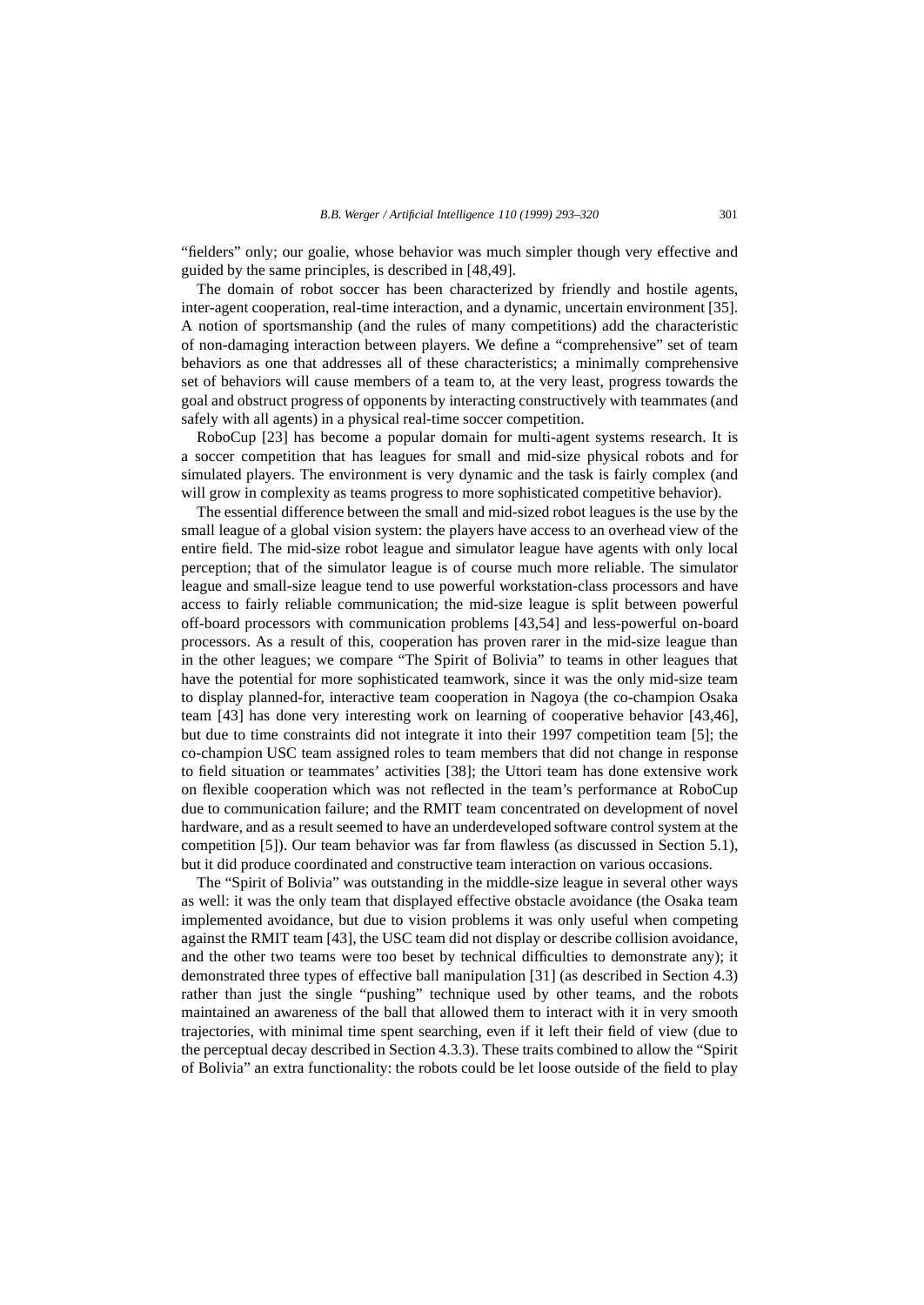with conference attendees, and be trusted to stay "on top of the ball" while interacting quite safely with the humans.

It is very difficult to discuss the performance of RoboCup teams objectively; the only clear measure for comparison is how well they compete (and even then, an evolving set of rules and variations of their application complicate matters [30]). We present here competition results from the middle-size league as demonstration that our approach was able, at least, to produce a highly competitive team.

The competition was not a true round-robin, and our team did not have a chance to play an *official* game against either of the teams that were named co-champions. Our two official games were scoreless ties. When one of the co-champion teams was unable to continue on to a tie-breaking game, an exhibition game was played between our third-place "Spirit of Bolivia" and the other co-champion. Our team won this game [43]. As the co-champions were unable to win against each other in various games, by winning this unofficial match our team was the only one to have defeated either of the co-champions. "The Spirit of Bolivia" was also the only team against which no goals had been scored during the entire competition.

## *3.3. Formations*

Various examples of team mobility in formations will be presented for comparison with the flexible formations of our soccer team. These are carried out in simulation [7,21,33,34] and on real robots, both in laboratories and outdoors [7]. These systems move in more constrained configurations than those that result from flocking [28] and similar "physicsbased" types of group coordination, but we are able to make comparisons to some our soccer team behaviors which combine flocking with ball-tracking and perceptual decay.

## *3.4. Service robotics*

Our service robotics systems (hors-d'oeuvres servers [52] and sales exhibitions) must interact very safely with humans while exhibiting both high mobility and task-achieving behaviors in very crowded and dynamic environments. These systems will also be compared to formation systems such as [7] and other communication- and modeldependent systems such as those described in [44].

## **4. Individual competence in robotic soccer**

Individual players of robotic soccer teams must display certain skills in ball-searching, ball-approaching, ball-manipulation, and obstacle avoidance [4,35,44,47]. The common mid-size league approach to ball-manipulation at RoboCup-97 seemed to be rotation in place to search for the ball, fairly linear motion towards the ball, when it was seen, and an occasional last-minute detour past the ball when it was visually apparent that the robot was heading directly towards its own goal, followed by a new search (rotation in place) for the ball. Even though teams were attempting to maintain a model of the locations of objects in the environment [39], there was in general no recovery when the robots lost visual contact with the ball.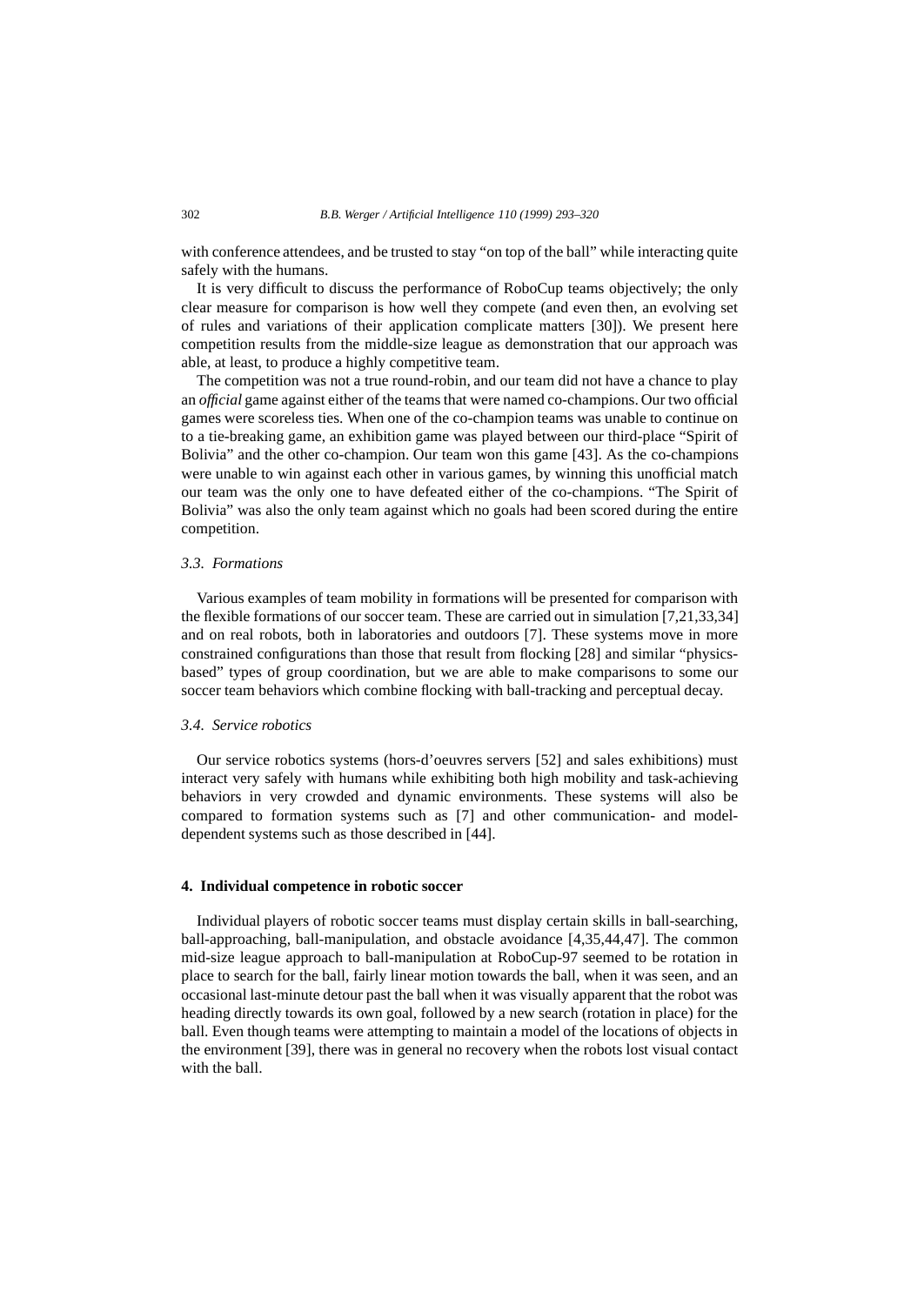In the small-size league, Veloso et al. [47] describe generation of complex trajectories for ball handling, using global positions of objects, prediction of ball motion, and setting of intermediate targets both for navigating around the ball and to line up for an advance.

The "RoboCup Challenge" description [4] claims that a pan-tilt active vision system (and the accompanying complicated control and spatial memory organization for lost objects) or omnidirectional lens is necessary to keep track of the ball and other field items. It also states that a classical model-plan-execution cycle is not feasible due to the dynamic nature of the competition, and a lookup-table mapping perception to action, even if precise knowledge of the environment needed to build such a table could somehow be gained, would be sufficient for very simple behavior but difficult to scale. Prediction of ball speed and direction is said to be the key to catching passes and intercepting, as well as goalkeeping.

Our team members follow trajectories very similar to those generated by the global knowledge and precise calculation of the small league teams such as [47] (see Fig. 4). They manage to chase down, intercept, dribble, and smoothly circle the ball in order to line up properly for an advance, while effectively avoiding collisions, without any calculation of ball motion or modeling of world state—that is, in a completely "stateless" manner.

The bottom level of our robots' behavioral structure is *Patrol*. This is a small extension of Brooks' *avoidance* or Mataric's *safe-wandering*. Since our design de-couples control of motion into rotational and translational components, *Patrol* itself does not generate interesting behavior. The addition of *Safety*, which complements all other behaviors, makes it a complete "creature" [14].

## *4.1. Safety—de-coupled motor control*

The translational component of all motion control, *Safety*, receives input from the five forward-facing sonars and outputs a velocity proportional to the distance to the closest sonar-perceived object. By itself, this causes the robot to maintain the maximum safe speed to avoid hitting anything. The only physical modification we made to the stock Pioneer robots for RoboCup competition was the raising of the sonar pingers to a level (about three inches higher than normal) at which they would not perceive the ball, but would perceive other robots and walls. This is a minimizing exploitation of physics: though seemingly obvious in hindsight, there was a period before choosing this modification during which we didn't consider changing the morphology of the robots, and planned a sonar-visual interaction to distinguish the ball from other objects. This would have been far less reliable, and would have ruined the simplicity of our de-coupled velocity control. The *Safety* behavior runs in parallel with all other behavior and has no competition for velocity control.

## *4.2. Patrol—bottom level behavior*

The *Patrol* behavior basically rotates either clockwise or counterclockwise. As implemented for RoboCup-97, it held a fixed rotational velocity, which caused it to rotate in a circle in the absence of obstacles, and a somewhat distorted circle in the presence of obstacles, due to the interaction with *Safety*. When approaching a wall, for example, the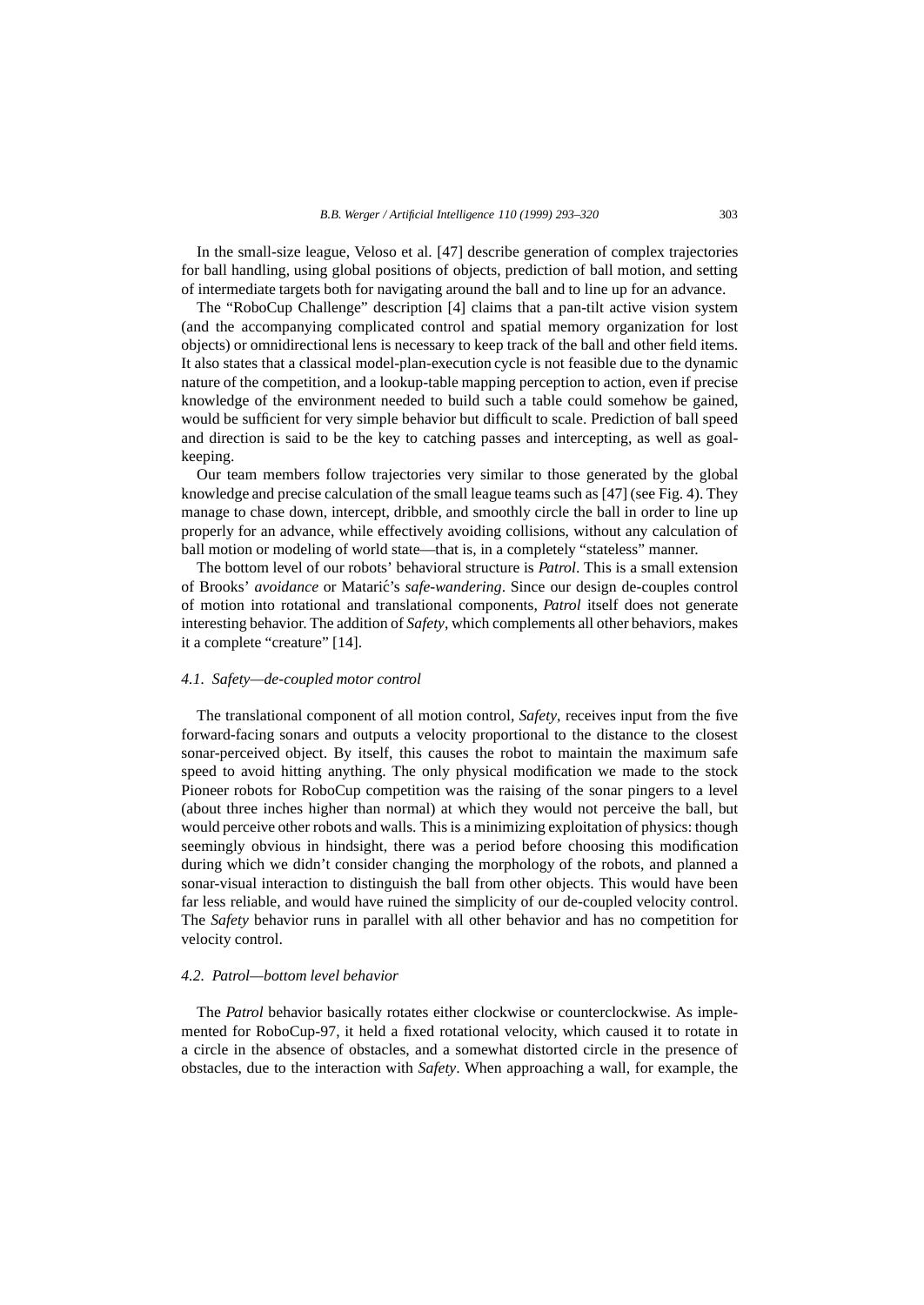

Fig. 2. The lowest level behaviors of our soccer players. *Patrol* (which outputs a fixed rotational velocity) and *Safety* (which outputs a forward velocity proportional to the distance to the closest sonar-detected obstacle) combine to produce a robust, obstacle-avoiding navigation behavior.

speed of the robot decreases with the distance to the wall, while the rotation continues at its normal rate, until the robot is again headed in a direction without obstacles. An interesting emergent property of this simple *Patrol* behavior results from the application of minimal heterogeneity—difference in direction of rotation. If two or more robots in an enclosed space (such as the RoboCup field) *Patrol* in with different directions of rotation, they tend to patrol separate territories due to the *Safety*/*Patrol* interaction.

The implementation of *Patrol* we have developed since RoboCup-97 adds two parameters for additional exploitation of minimal heterogeneity. When a player perceives its own goal within a certain range (specified by one parameter), the rotational velocity is increased; the same happens within a range of the opponent's goal, specified by the second parameter. The effect of this is specification of territories to be patrolled; when the first parameter is large and the second is small, the player will *Patrol* in an offensive position on the opponent's side of the field; in the reverse case, the player will remain near home. Range to the goal is determined simply by vertical position of the top of the goal in visual coordinates.

The basis behavior *Safety* by itself moves straight forward until something gets in its way; *Patrol* by itself rotates in place. From their parallel execution emerges a robust behavior of navigating around the environment and avoiding obstacles. Fig. 2 diagrams this current behavior system.

## *4.3. Ball manipulation*

Our players manipulate the ball in three ways: dribbling, kicking, and batting; always towards the opponent's goal. Dribbling entails moving the ball through fairly continuous contact with the front of the robot, kicking is propulsion of the ball away from the robot at high speed (by swinging the rear around rapidly), and batting (with the side of the gripper) is used when the ball is resting against the wall or "held" by an opponent. The robots follow smooth, complex trajectories to properly align with the ball for forward progress.

#### *4.3.1. Ball-manipulation basis behaviors*

The basic intuition behind our ball manipulation is that the robot should aim to interpolate itself between the ball and its own goal, and move towards the opponent's goal. This behavior suffices for both offense and defense. It is, however, too complicated to be considered a basis behavior and implemented monolithically. We decompose this behavior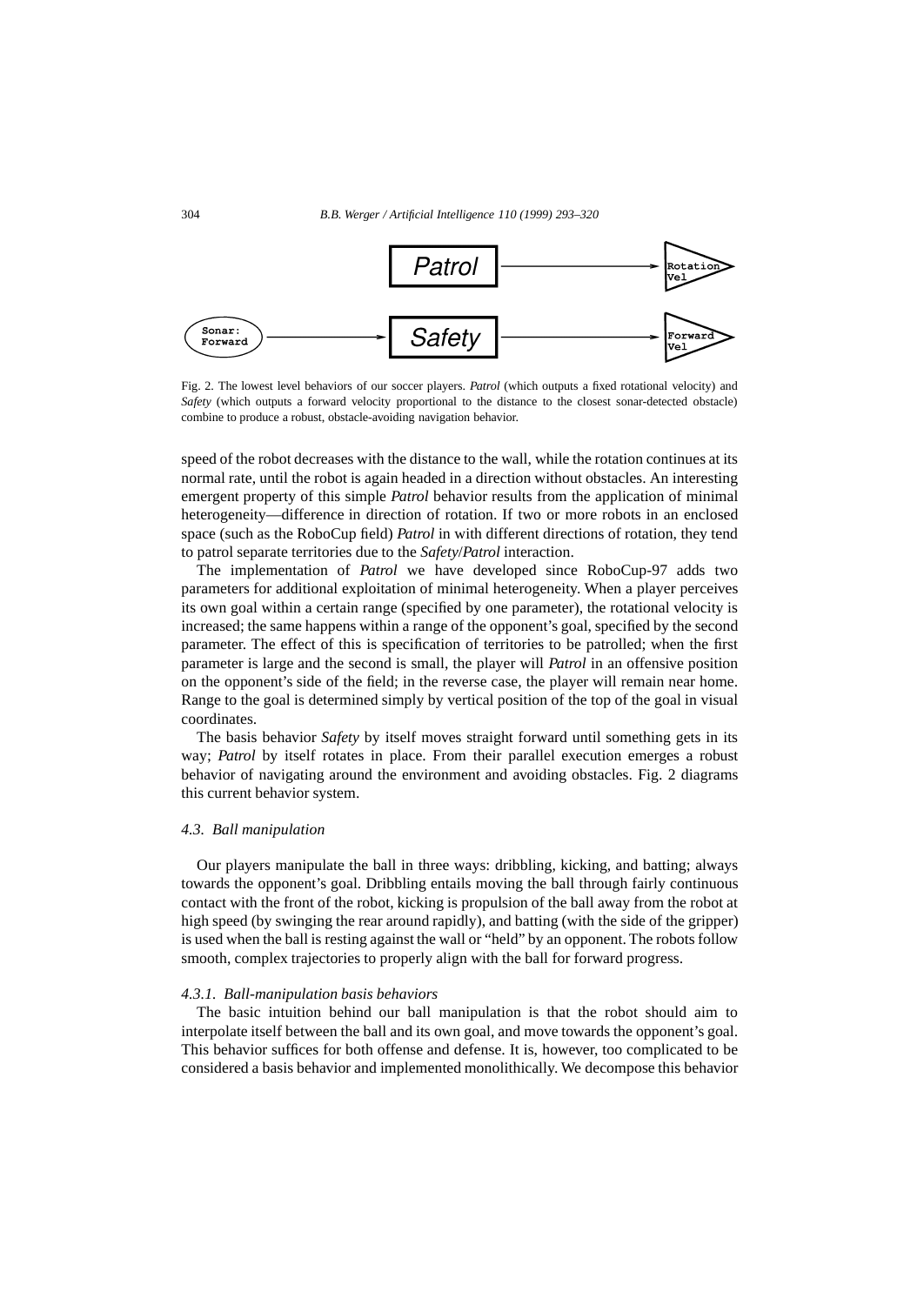

Fig. 3. The three basis behaviors sufficient to generate ball-manipulation and trajectories for soccer play.



Fig. 4. Some typical trajectories generated by combination of the ball-manipulation basis behaviors.

into three components that we determined to be minimal yet sufficient for generation of all ball manipulation and trajectory generation. These three basis behaviors, *Orbit-CW*, *Orbit-CCW*, and *Kick-Ahead*, are illustrated in Fig. 3. *Orbit-CW* and *Orbit-CCW* approach the ball directly from a distance, but fall into an "orbit" around the ball when close; they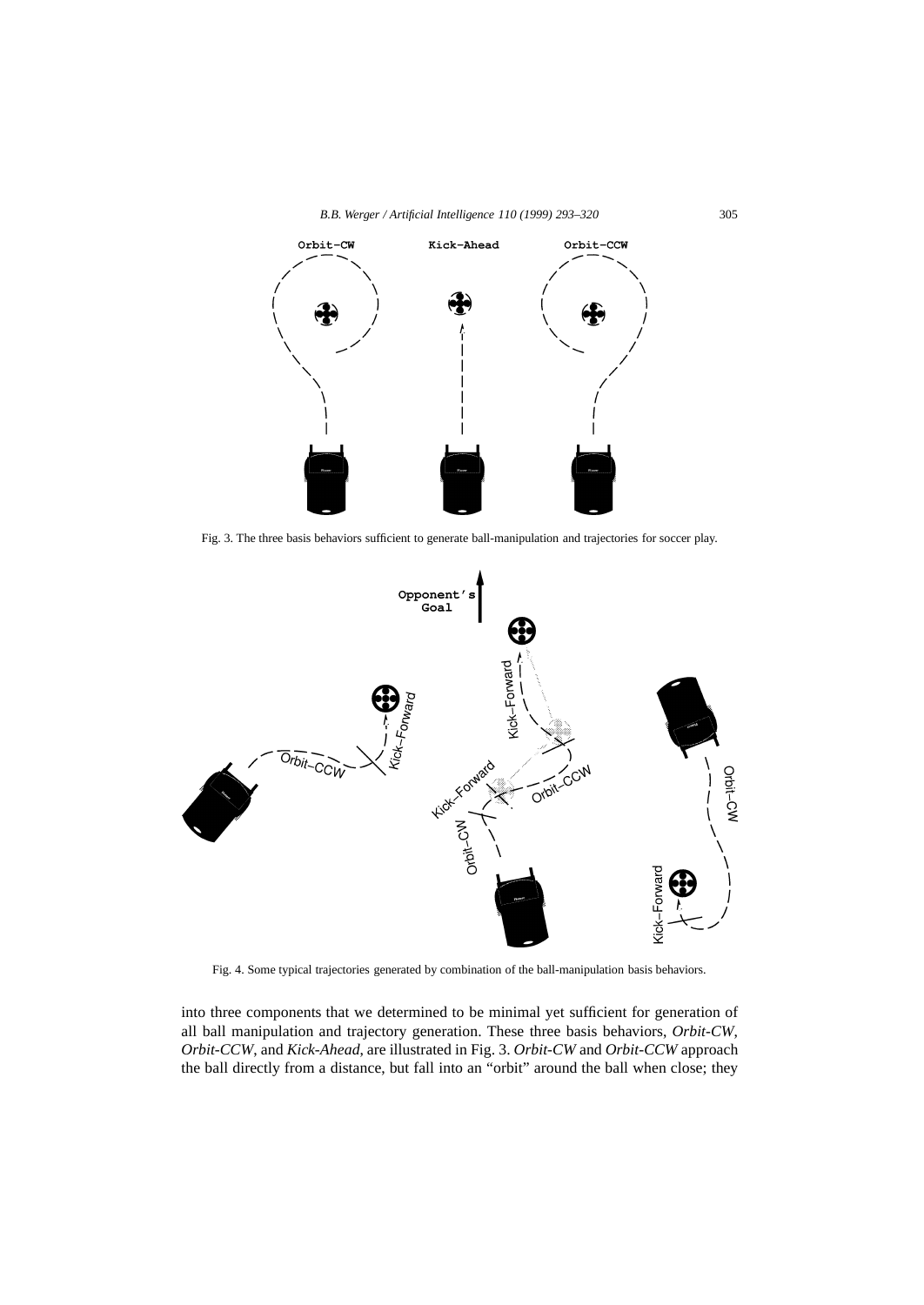differ only in direction (clockwise or counter-clockwise) of this orbit. *Kick-Ahead* basically pushes the ball forward with small corrections when necessary to keep the ball centered in the field of view, and in some situations (described in Section 7) performs the high-speed kick. Rapid switching between these behaviors (at a maximum rate of 10 Hz) based on environmental factors (described in the next section, and in Table 1) leads to trajectories such as those illustrated in Fig. 4, which are generated quickly enough to handle a moving ball.

## *4.3.2. Behavior selection*

This switching between basis behaviors is handled by the *Orienter* behavior. It passes the visual position of the ball to one of the basis behaviors, selected as follows:

Given **B** is a bounding-box of the ball, **OG** of the opponent's goal, and **MG** of the robot's goal, and that "north" is the direction towards the opponent's goal,

| If robot sees OG                        |            |
|-----------------------------------------|------------|
| If $B$ overlaps $OG$ ,                  | Kick-Ahead |
| Else if $\bf{B}$ is left of $\bf{OG}$ , | Orbit-CW   |
| Else if $B$ is right of $OG$ ,          | Orbit-CCW  |
| Else if robot sees MG                   |            |
| If $\bf{B}$ is left of $\bf{MG}$ ,      | Orbit-CCW  |
| Else if <b>B</b> is right of MG,        | $Orbit-CW$ |
| Else if robot facing north,             | Kick-Ahead |
| Else if robot facing east,              | Orbit-CCW  |
| Else if robot facing west,              | Orbit-CW   |

This behavior selection can be performed as lookup in a table such as Table 1. Whenever one of the basis behaviors receives the ball-position information, it in turn outputs a rotational velocity. If the ball is not seen, there is no output from the ball manipulation behaviors at all, and the default *Patrol* rotational velocity is used.

Table 1 A reactive policy for the *Orienter* behavior

| <b>Ball</b> left<br>of goal | Ball right<br>of goal | Ball left<br>of my goal | Ball right<br>of my goal | Heading | Behavior   |
|-----------------------------|-----------------------|-------------------------|--------------------------|---------|------------|
| $\Omega$                    |                       | ?                       | ?                        | ?       | Orbit-CCW  |
|                             | $\Omega$              | ?                       | $\gamma$                 | ?       | $Orbit-CW$ |
| 1                           | 1                     | ?                       | $\gamma$                 | ?       | Kick-Ahead |
| $\Omega$                    | $\Omega$              | 0                       | 1                        | ?       | $Orbit-CW$ |
| $\Omega$                    | $\Omega$              |                         | ?                        | ?       | Orbit-CCW  |
| $\Omega$                    | 0                     | 0                       | $\Omega$                 | West    | $Orbit-CW$ |
| $\Omega$                    | 0                     | 0                       | $\Omega$                 | East    | Orbit-CCW  |
| 0                           |                       |                         |                          | North   | Kick-Ahead |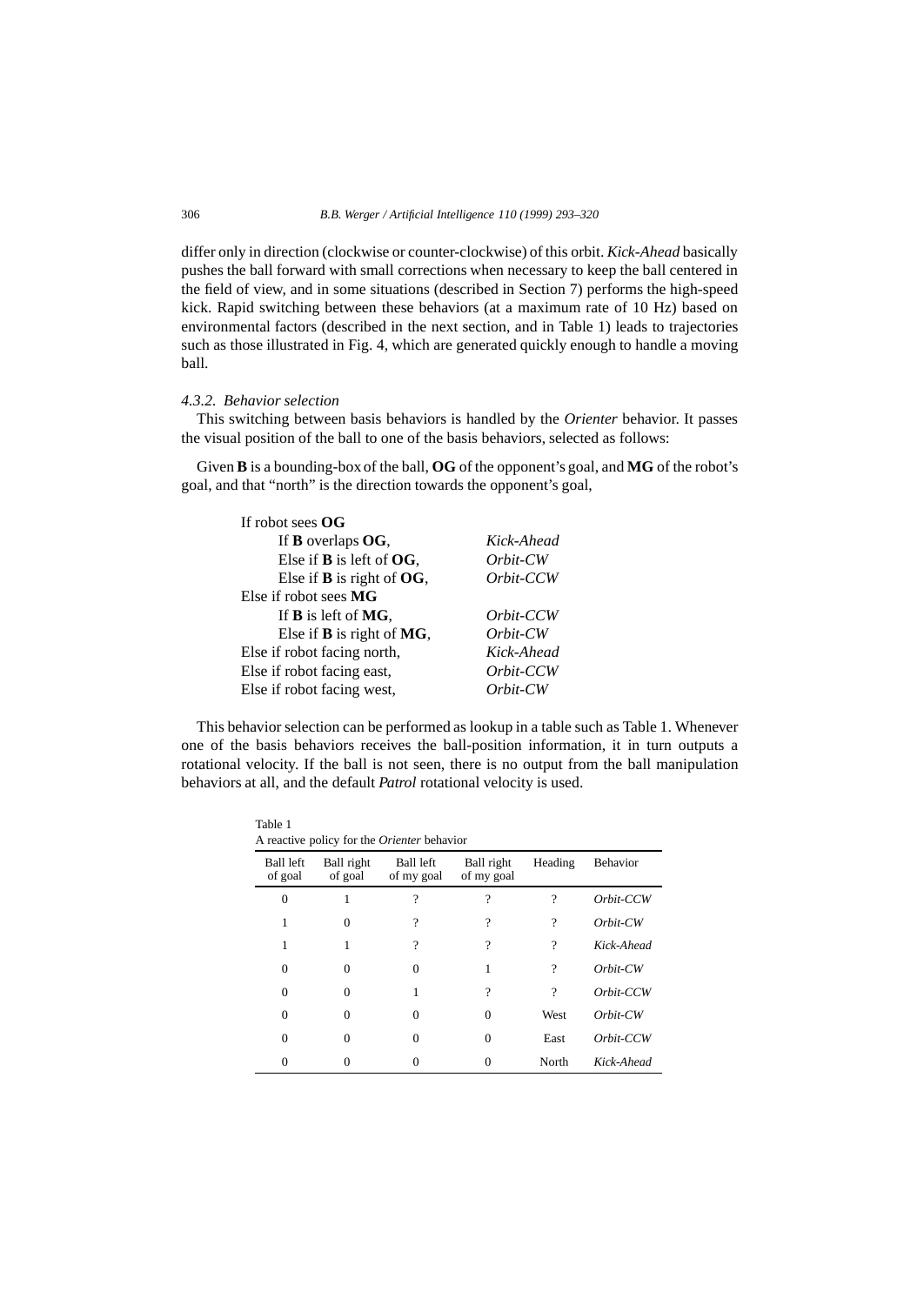

Fig. 5. Addition of the ball manipulation layer. Information flowing into the top of a circle, when available, overrides information flowing horizontally through the circle.

The generation of trajectories by combination of basis behaviors can best be understood by tracing the process on paper. The ball is always approached from a direction that minimizes the chance of its being accidentally knocked towards the robot's own goal this is the importance of the east-west distinction. The robot will push the ball forward with the *Kick-Ahead* behavior, which makes minor heading adjustments to center the ball in the visual field, until its alignment to the ball and goal change enough to mandate a temporary switch to an *Orbit*.

Fig. 5 shows the behavioral structure of the ball-manipulation system.

#### *4.3.3. Basis behavior implementation issues—*hidden state

Given the sensing limitations of the non-actuated cameras on our robots, the implementation of the *Orbit* behaviors is not straightforward. As the robot only sees in the direction in which it is headed, it is unavoidable that the ball must be out of the robot's field of view for significant portions of the process of orbiting the ball. Thus the control system must deal with the issue of *hidden state*, important parts of the task environment that are not perceivable. Purely reactive systems are not well-suited to such non-Markovian environments [26].

Bowling et al. [10] claim that an accurate memory model is needed to overcome problems of hidden state in nondeterministic environments, giving examples from a simulated soccer system with limited perception. They advocate use of a probabilistic model that maintains "reasonable estimates" of locations of objects relative to the agent. Estimation of objects' motion within the environment and effects of the agent's motion must be calculated. They compare this favorably to the "simplest model of memory that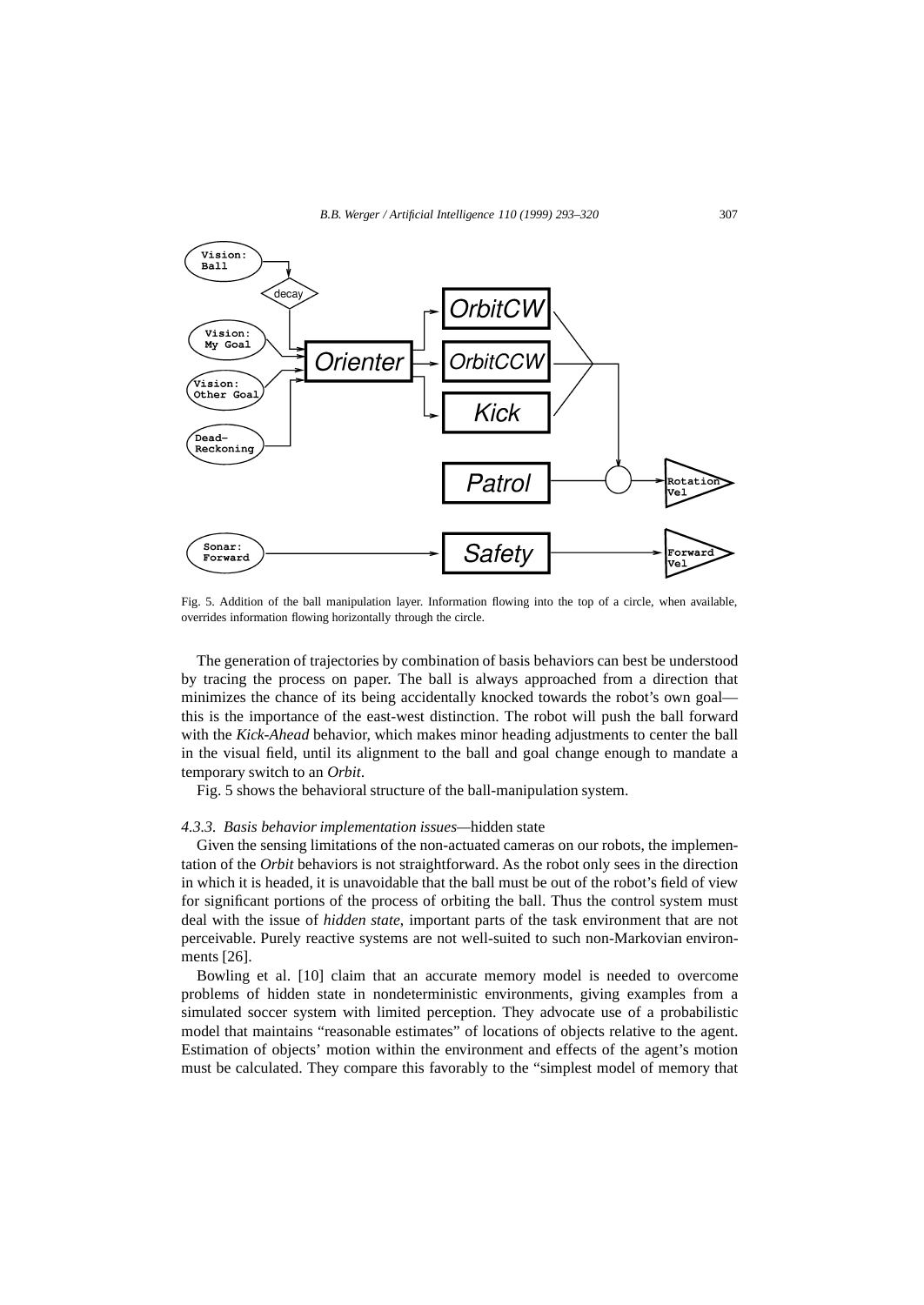provides enough functionality to be usable by the client", one that updates a memory of directions to unseen objects by the amount of agent rotation. Arkin and Balch [2] also make use of a world model that must be updated to keep track of other agents in the environment as a robot loses perception of them. The RoboCup Challenge [4] states that an actuated camera or extremely wide-angle lens (such as an omnidirectional one) is necessary to keep track of the ball and targets, and that modeling of ball speed and direction is key to catching and intercepting the ball.

On a more minimalist note, Littman [26] examines the improvement of performance brought to reactive systems by even a single bit of memory. In many cases, this minimal state addition can lead to optimal performance in non-Markovian environments.

We employ a "stateless" approach that has power similar to Littman's explicit addition of internal state, which we call *perceptual decay*. Quite simply, our robots retain an "afterimage" of the most recent perception of an object for a fixed period of time after such perception is lost. This afterimage is not distinguished from a direct perception by the behaviors within the system. When these behaviors are properly designed, the afterimage will lead to recovery of direct perception. Perceptual decay has become ubiquitous in all of our robotic systems that operate in dynamic environments.

In our soccer robots, the application of a few seconds of decay to visual perception of the ball not only effectively and "statelessly" solves all of our problems of hidden state, but allows us to exploit (as discussed below and in Section 5.1.1) the loss of perception of the ball in powerful ways. Our implementation of the ball-manipulation basis behaviors makes this clear.

## *4.3.4. Table implementation of ball-manipulation basis behaviors*

Armed with this perceptual decay of the ball's position, we implement the three ballmanipulation basis behaviors as simple lookup tables that map the ball's position in the visual field to robot rotation. We divide the visual field into a  $5 \times 5$  grid and assign a rotational velocity to each of the twenty-five resulting areas. Fig. 6 gives an example of such a table.

These tables are fairly robust; our initial guessing of the values was functional, though not optimal. Hand tuning was simple, but deciding the values of the entries in the table is a good problem for learning which we intend to explore.



Fig. 6. Ball-Manipulation basis behaviors. Each of these behaviors is implemented as a table that assigns rotational velocities to segments of the visual field (represented here by arrows). The rapid acceleration away from the ball indicated in the lower corners of *Kick-Ahead* produce the "rear-end kick".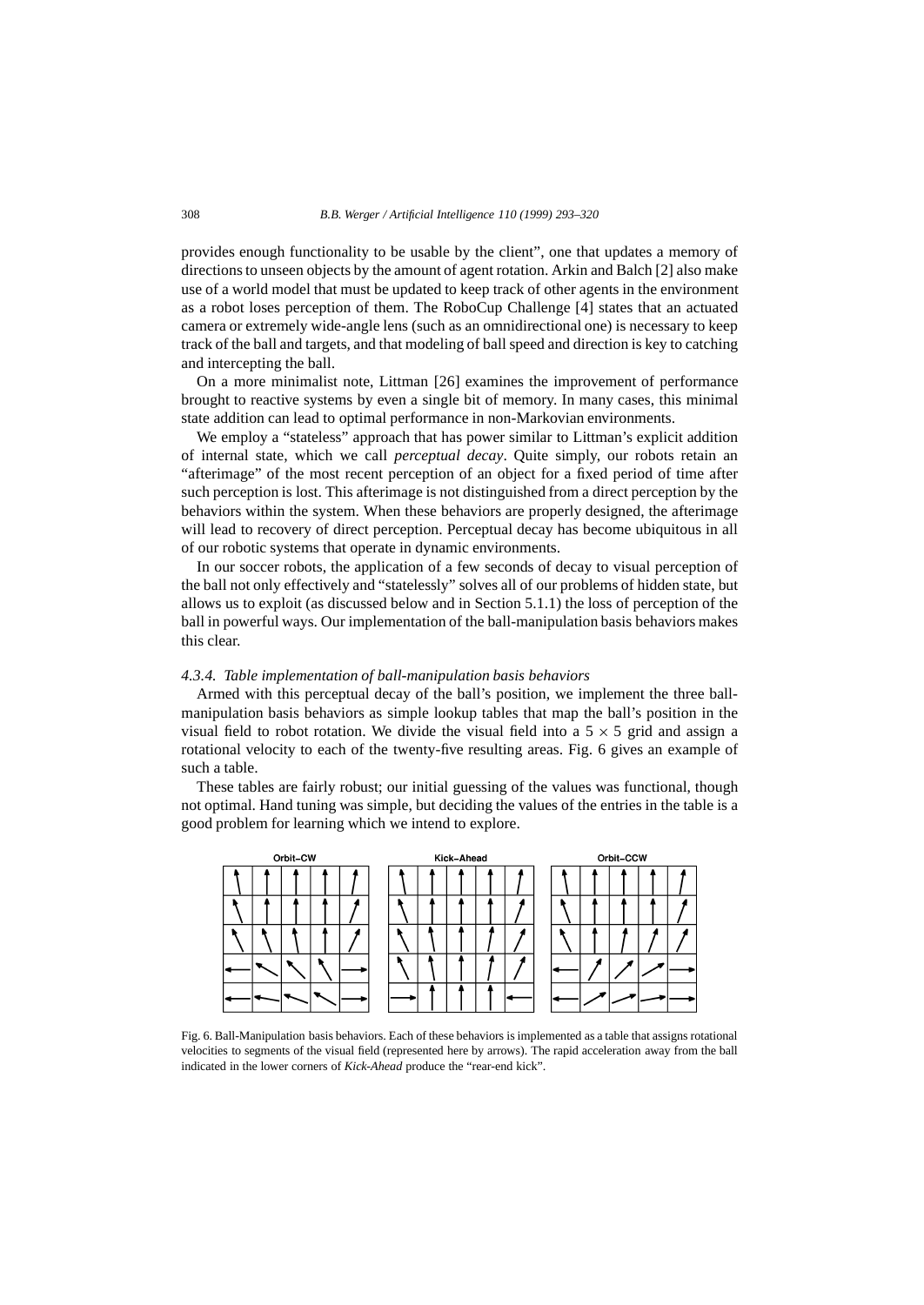Careful examination of the table will reveal that "recovery" behavior is built into the edges of the visual field. When the ball leaves the field of view, it leaves an afterimage in one of the edge squares, and the rotation indicated by that entry in the table is performed until either the period of decay expires or visual perception of the ball is re-acquired. We place in all the edges rotational velocities that have a high likelihood of steering the robot back towards the ball.

Making use of this built-in recovery, the *Orbit* behaviors actually cause the robot to "tack" around the ball. When approaching from a distance, the ball tends to stay within the table. When the robot gets close to the ball and must circumnavigate it, it rotates away from the ball until it is fairly tangential and loses direct perception, then rotates back rapidly (tracing this process through Fig. 6 will help in understanding this process). This process repeats, as the robot moves forward at the speed determined by *Safety*, until vision or deadreckoning indicate a change in behavior. The tacking occurs rapidly enough that a smooth trajectory around the ball is generated.

This tacking behavior insures that the robot thoroughly explores the space of headings while traveling around the ball, making it highly likely that at some point it will either see both the ball and the opponent's goal at the same time, or see the ball while deadreckoning indicates a heading of roughly "north"—which, as indicated in Section 4.3.2, are the triggers for the *Kick-Ahead* behavior.

## *4.3.5. Emergent properties of ball-manipulation basis behaviors*

Two major functionalities emerge from the interaction of the ball-manipulation behaviors and the de-coupled velocity control of *Safety*: detours and batting.

When a robot or other obstacle comes between a player and the ball, the player makes a detour around the obstruction without losing awareness of the ball. As the robot's velocity slows due to *Safety*'s perception of the obstacle, the tacking behavior becomes more pronounced and the robot tends to shift towards one side of the obstacle until it again has a clear path toward the ball. Since rotation is still doing what is necessary to tack around the ball, the robot rotates back towards the ball frequently enough that the perceptuallypersistent "afterimage" of the ball is never lost. This same combination of perceptual decay and de-coupled velocity control is what allowed our hors-d'oeuvres serving robots [1] to navigate as a cohesive group through dense crowds with many obstructions.

When the ball is stuck against a wall (a common occurrence at RoboCup-97) or being advanced by an opponent, the robot still tries to tack around it. Again, when *Safety* detects the wall or robot behind the ball, it slows the velocity to an eventual standstill. In this case, the back and forth motion of the tacking behavior becomes extreme, and generally leads to the side of the robot's gripper "batting" the ball out of its stuck position. Since the *Orbit* behaviors cause the robot to interpolate between the ball and its own goal, this batting almost always causes the ball to move towards the opponent's goal.

#### *4.3.6. Kicking—style without sequences*

Consideration of the breakdown of the visual field in the behavior tables will reveal that there are two squares—the lower left and right corners—that can be quite problematical for the *Kick-Ahead* behavior. If the ball is perceived in one of these areas, it is likely to be just to the side of the robot (see Fig. 7). Attempting to rotate towards the ball would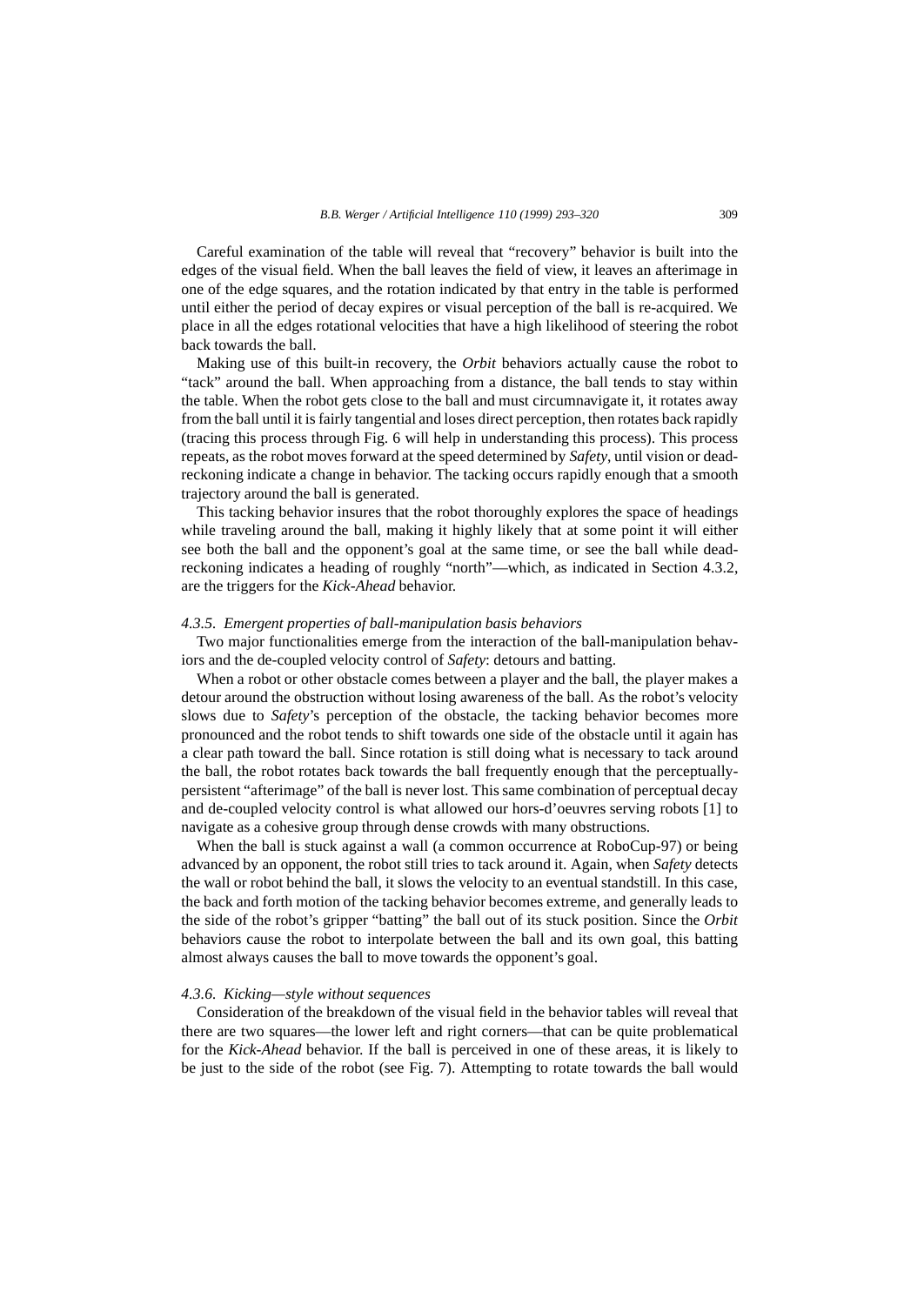

Fig. 7. The proper configuration for a rear-end kick.

likely knock it towards the side of the field, away from its path to the goal. It seems that the robot would either have to pass the ball and come around for a new approach, or back up far enough to re-align without danger of pushing it in the wrong direction. The former is unappealing because of the time it would take to re-acquire the ball and the chance that it might not be re-acquired before being stolen; the latter involves the type of sequenced behavior which we strive to avoid. Our solution to this problem exploits the physics of the Pioneers—their lack of rotational symmetry, which in some cases can make control more difficult, here turned out to be an asset. When the ball enters one of the problematic areas of the visual field, the robot rotates very rapidly *away* from the ball, and kicks the ball with its rear end as it comes around. Though the configuration necessary for this to occur successfully is fairly rare (once or twice a game), the accuracy and speed of a successful kick led to its being hailed as the most stylish move yet seen in RoboCup competition [31]. When the kick is not successful, the fast rotation causes the robot to regain visual contact with the ball quickly. This drastically different style of ball manipulation is implemented by merely placing two appropriate rotational velocities in the *Kick-Ahead* table.

## *4.3.7. Tolerance of uncertainty*

The ball-manipulation is very robust to uncertainty because of redundancy and the reactivity of a feedback loop. It is not possible to rely on the vision system for localization from most areas of the field; the goals (the only perceivable fixed objects) are not visible from many angles, and are difficult to perceive as the robot gets farther away. Our other localization modality, however, is also very unreliable: the dead-reckoning system, on the soft RoboCup surface, drifts very quickly. We are, however, able to get acceptable performance by using the two redundantly: by using the simple north/west/east heading distinction, we reduce our need for heading accuracy to about  $+/-60$  degrees. It is likely, however, that even within the timespan of a match the dead-reckoning will drift enough that even this distinction leads to error. To correct for this, we recalibrate the deadreckoning system, using a rough approximation based on visual data, whenever the robot does perceive the goal clearly. This calibration has an error rate of approximately +*/*−45 degrees, but this falls well within our tolerances for effective advances. The heading error, though large, is within our tolerance, and is prevented from growing much larger. This insures that the vast majority of the time, using the dead-reckoning information will at least cause the robot to move the ball towards the opponent's goal, which makes it likely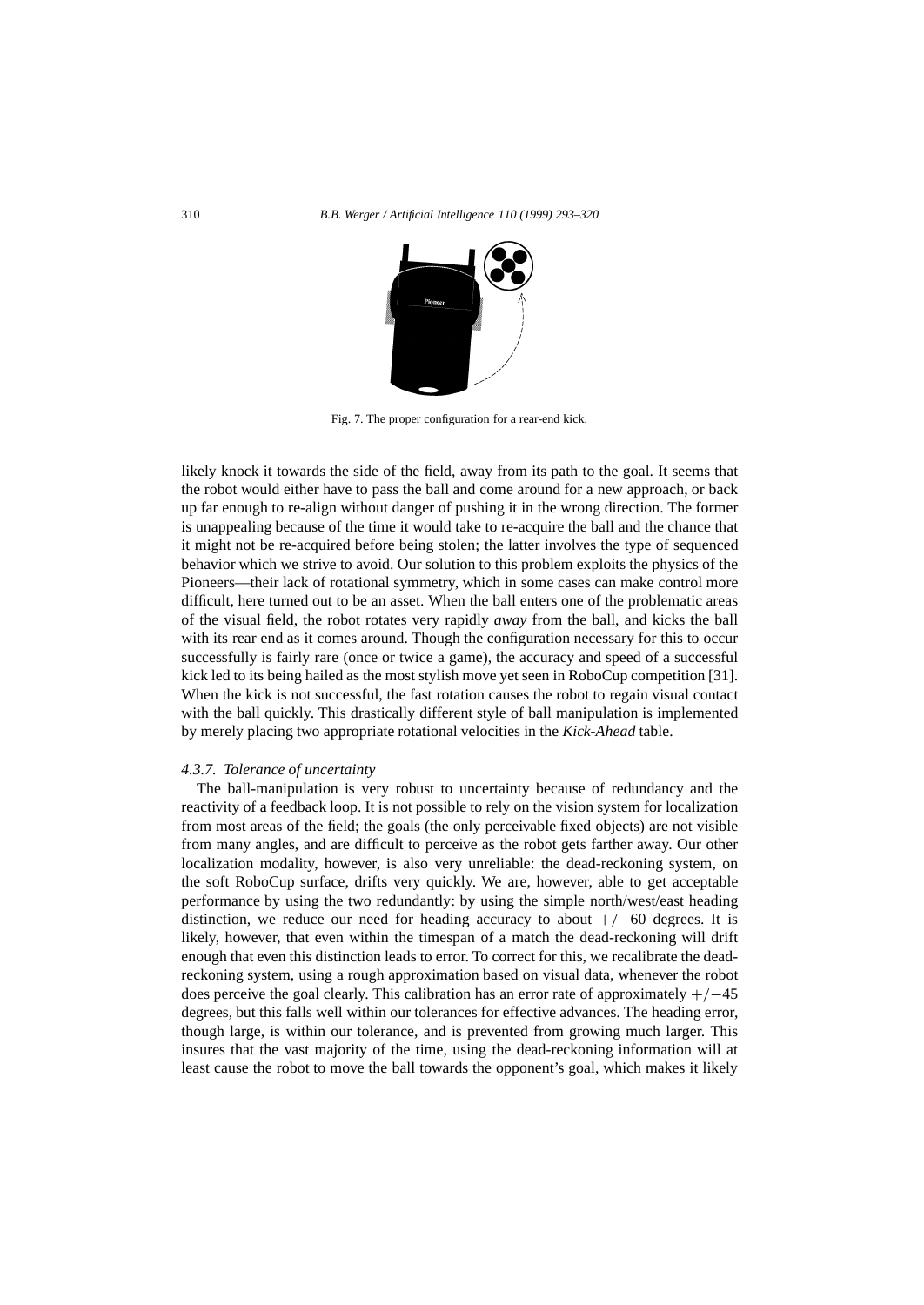that the robot will reach some point where it can perceive the goal visually, and use the more accurate visual alignment.

The perceptual decay of the ball position adds to the robot's ability to tolerate visual uncertainty. Loss of visual contact with the ball for short periods of time, due to occlusion, vision system failure, lighting changes, or any other factor, are smoothed over. The robot acts as if the ball is still visible in whatever part of the visual field it most recently appeared in; this in practice is a fairly reliable estimate of current ball position for the short time it takes to regain visual contact. The "recovery behavior" built into the edges of the basis behavior tables make extremely effective use of perceptual decay to increase robustness.

De-coupling of behaviors, in simplifying the system, reduces many risks of uncertainty. An extremely simple behavior such as *Safety* is likely to be fairly foolproof; but as individual behaviors grow more complex it becomes difficult to foresee the effects of all possible inputs and prepare the system for all contingencies.

Finally, the "stateless" reactive nature of the system also contributes to robustness. Since the robot never has any commitment to a plan of action, its mistakes are usually corrected as soon as the sensors can bring in new information.

## *4.3.8. Sophistication of ball-manipulation behavior*

We believe that our ball-manipulation behavior operates on a level comparable to teams such as [47] which use global vision systems for a clear view of all objects in the environment. They describe trajectories that bring robots around the ball and into a position to advance, and which detour around other agents, based on calculation of motion of objects in the environment and setting of intermediate targets for segmented approaches. Our robots also navigate around the ball as appropriate in order to line up for an advance, and make detours around opponents, but do so with no such calculation, internal representation, or global information. The sophistication of having three effective ball-handling techniques is not only unmatched by other systems, but achieved without any added control system complexity. Furthermore, rather than being unable to function in an inaccessible (hidden-state) environment as many predict a strictly behavior-based system would be, our players exploit loss of perception to generate the tacking behavior which leads to both the thorough exploration of heading space necessary to trigger behavior changes, and the useful emergent behaviors of extracting stuck balls by batting and detouring around obstacles. If, as the principle of emergence dictates, intelligence is in the eye of the beholder [13], the purposeful, smooth, dynamically-adjusted trajectories generated by the high reactivity of this approach are similar in intelligence to many of the precisely-calculated, segmented trajectories generated by deliberative systems.

## **5. Team cooperation**

Particularly in the area of coordination of teams of robots there is intense debate over deliberative, behavior-based, and hybrid control strategies. Many researchers state that various types of deliberation, models of other agents, and explicit communication are necessary for cooperative behavior [7,8,22,24,32,42,44,45,47]; others advocate ethologicallyinspired systems which cooperate only through environmental interaction [9,16,17,25,27,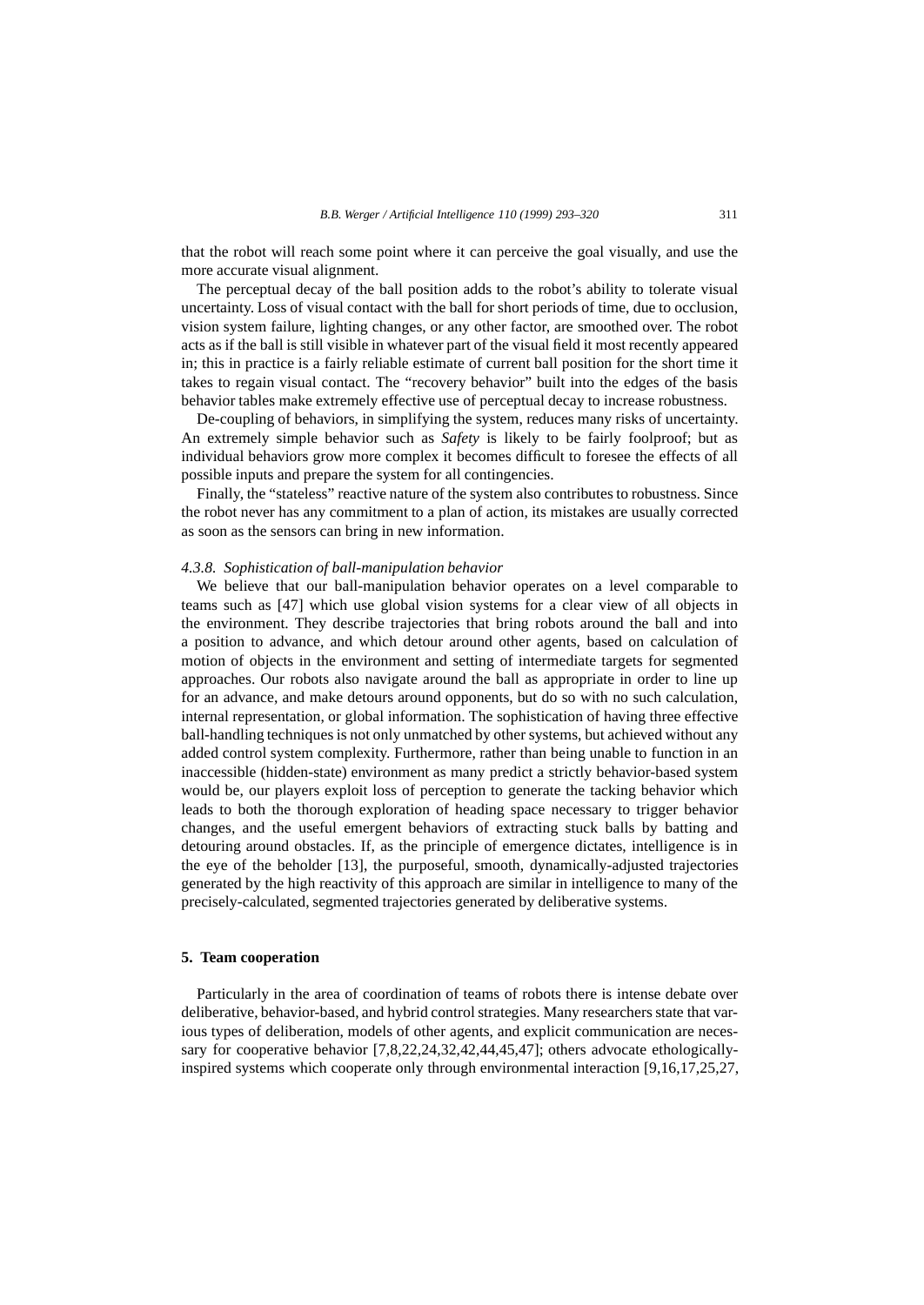28,32,53], and still others [18,19,21,32,49] pursue other methodologies for minimal control of groups of robots. In [3,16,24,27,33], general discussions of the tradeoffs between local and global control in multi-robot systems are presented.

Arkin [3] proposes three dimensions of group organization for the study of multiagent system efficiency: communication, organization, and task type and complexity. Brooks [16] names a different set of key issues: emergence (especially the ability to predict global behaviors of locally interacting agents and effects of small changes to individuals); individuality (robustness of systems of interchangeable agents); cooperation (the ability to achieve more by cooperating than by acting individually); interference (the ability to avoid it when desirable); density dependence (how group efficiency changes as group size changes); and communication (the need to develop a clear understanding of the relation between communication increase and performance increase). Donald [19,20] has developed the beginnings of a formal method for comparisons of tradeoffs between sensing, computation, and communication in multi-robot systems, and a methodology for systematically reducing resource requirements. We will discuss these issues further below, but for convenience summarize all of the arguments: communication and shared models allow the use of well-known and understood traditional AI methods, but tend to be brittle when faced with real-world uncertainty; while ethologically inspired models are very robust but depend on emergent behavior, which is difficult to analyze, and do not have a clear path of scalability to tasks more complex than insect-like behavior.

Tambe [44,45] advocates general models of teamwork, rather than common domainspecific plans, to address the uncertainties of complex, dynamic environments. He claims that preplanned, domain specific coordination is not only inefficient in terms of reuse but prone to drastic failure—it is impossible to plan for all contingencies. Through joint intentions [22], knowledge of their own and others' commitments and responsibilities, and a "deep" or causal model of teamwork, which lets them reason about coordination and communication, agents can select from among reactive plans for roles in group efforts.

Stone and Veloso [42] counter that such negotiation in real-world, real-time domains is infeasible. They take issue with Tambe's [44] assertions about the inflexible nature of pre-determined team actions, claiming that the problem lies with the rigid roles that are commonly used in plans. They introduce PTS (periodic team synchronization) domains, such as soccer, where teams have the occasional ability to pause and communicate reliably, and *formations* which have homogeneous subgroups that can interchange roles dynamically. *Locker room agreements*, made during the periodic synchronizations, are used to determine protocols for changing of roles or formations.

Both Tambe [44] and Stone and Veloso [42] seem to be suffering from the "horizon effect" described some years ago by Brooks [13]: they are getting somewhat better performance from their traditional systems by including reactive components for the present, but are really only pushing the limitations of their deliberative systems a little further into the future. They both concede the difficulty of failure detection and recovery within such hybrid systems. Tambe [44] lists nine "illustrative examples" of breakdown of teamwork in planning systems; five are due to interrupted sequences of behavior, two are due to communication failure, and two are due to failure to spread symbolic information properly around the system. Although his work addresses these failures, it does so by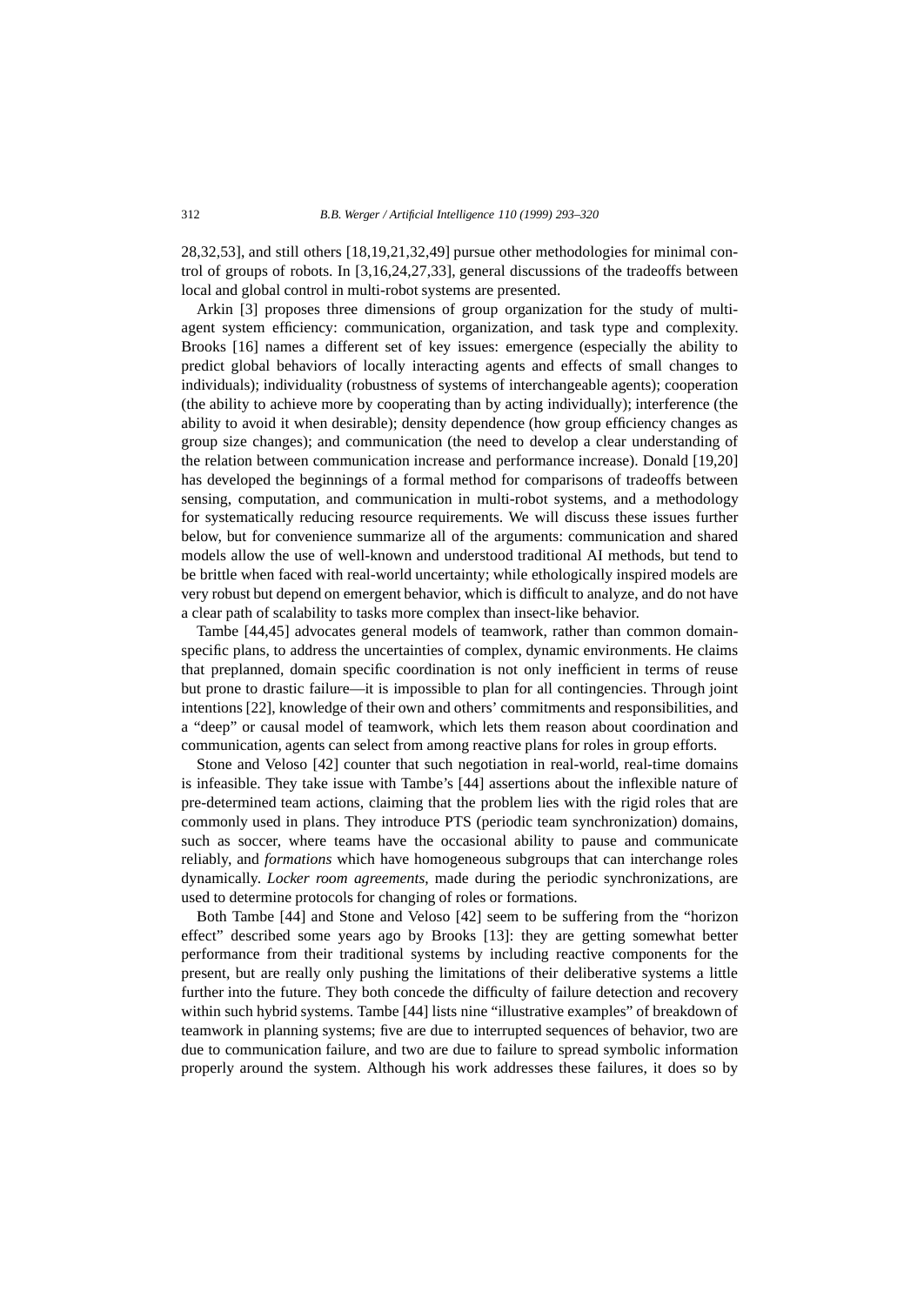making the failing mechanisms more reliable rather than seeking to replace them with others that are not fundamentally error-prone.

It is often assumed that team cooperation entails some type of explicit communication between team members and a shared world model. "Ethereal" communication (such as by radio), however, adds a great deal of complexity; often, in practice, with little benefit. In many cases, when a symbolic message is received, a mapping must be performed between the perceived environment and the information of the message. This mapping is subject to both error of perception of the sender and error of the perception of the receiver. The decision of how to target communication can be very difficult: either one specific robot is the target of the message, in which case the decision of *which* to send to can be very difficult (requiring mapping of symbolic representations to perceived objects in the environment), or the message can be broadcast to all robots, which will respond *en masse*, only to have to sort out later, through perception, what each should do. It is far easier, when possible, to skip straight to the perception. This is one of the reasons why traditional planning for teams of robots can be so brittle in dynamic, uncertain environments: if one robot fails, or if some part of an internal representation gets out of synch with the physical world, reorganization of the physically embodied system through symbolic means requires prohibitive analysis and model verification.

Kraus [24] begins to look at systems that take a "classical mechanics" approach to team coordination. Robots can be given behaviors that have properties familiar to particle physics. The complexity of such systems is low, and they can be analyzed using theory from physics. This is somewhat analogous to ethologically inspired *stigmergic* systems, which interact through their effects on the environment in a manner similar to the group formation of efficient pheromone trails by ants [53]; ant-like collective sorting [9]; adaptive territorial and task division [17,37], and flocking and foraging behavior [28]. These systems are robust to failure because they do not assign specific roles to specific robots, and do not specify how tasks are to be accomplished. No unit is essential, and error in many cases can be "more creative than inefficient" [17]: interesting behaviors tend to emerge from unexpected events, rather than system failures.

Below we describe the cooperative behaviors we implemented for the "Spirit of Bolivia". Though based on an extremely simple modification of the system we have already presented, we believe that our team behavior embodies many of the ideals that researchers in both stigmergic and deliberative camps strive for, while suffering few of the pitfalls they seek to avoid.

## *5.1. RoboCup team behavior*

The only modification of our behavioral system to achieve team cooperation was the addition of a simplified form of *Dispersion* [28]: when the robots sense something close to their sides through sonar, they move away from it a little bit. When merged in with our other behaviors (see Fig. 8), this leads to very interesting emergent effects.

#### *5.1.1. Offensive formation*

In an offensive situation, robots are trying to align with the ball and move it toward the opponent's goal. The robots do not collide head-on in pursuit of the ball, due to the *Safety*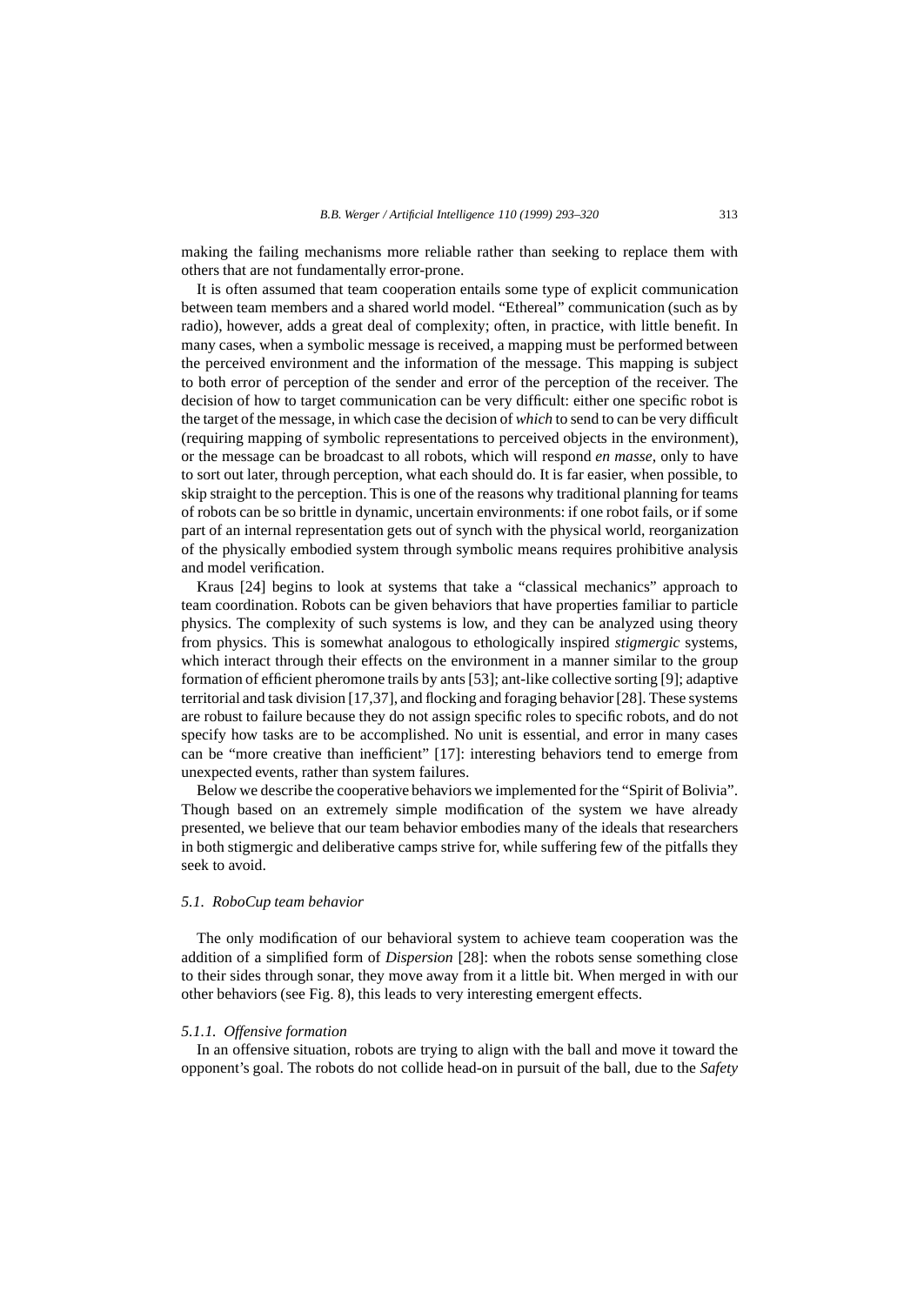

Fig. 8. The final behavioral system from RoboCup-97.



Fig. 9. Offensive group formation.

behavior, and maintain a set distance from the robots on their sides due to *Disperse*. Their tendency, however, due to the ball-manipulation behaviors, is to approach the ball from directly behind. One robot will by serendipity be the first to be so aligned and push the ball forward. Any other robots close to the ball will continue trying to get directly behind it, but will be caused to veer away by *Disperse*'s reaction to the physical presence of the first robot. The robots on the sides stay slightly behind, because they slow down as they draw abreast of the ball and turn more sharply towards it (thereby causing *Disperse* to perceive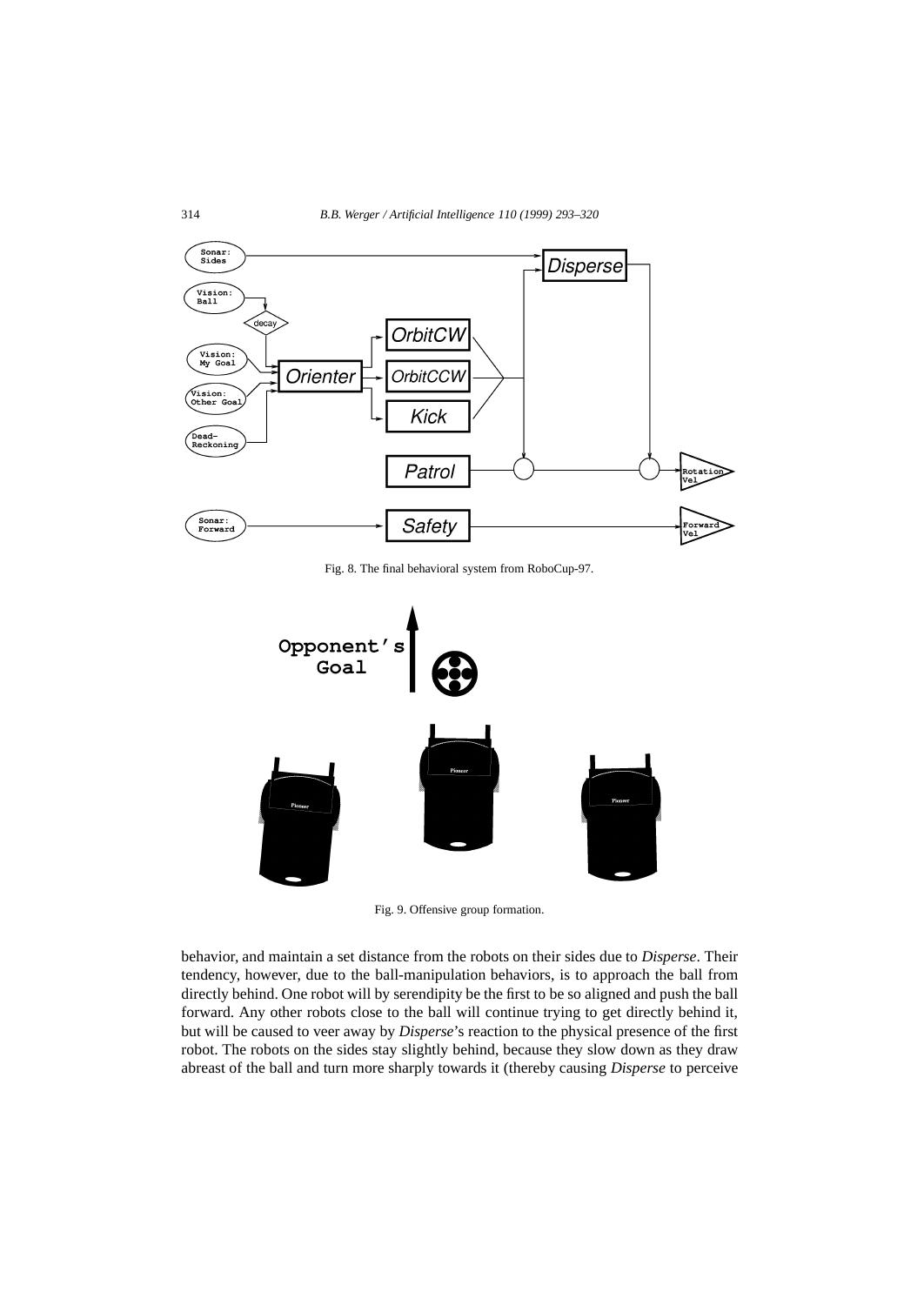the pushing robot). As the lead robot pushes the ball forward, the other robots will continue to follow the ball, remaining roughly parallel to and slightly behind the ball-pushing robot due to the competition between *Disperse* and the ball-manipulation behaviors. The result is motion across the field in the reliable formation shown in Fig. 9. There is no "decision" to enter such a formation; it follows naturally from the robots' "attraction" to the ball and "repulsion" from each other, in situations where the ball is moving forward.

This formation provides an effective "fumble protection" that is very important in the robotic soccer domain. A robot will often accidentally knock the ball off course while dribbling it forward; this formation provides backup and recovery. In our team it is not uncommon for possession of the ball to transfer between the robots of an advancing group without loss of possession by the team. The formation also provides for a very quick defense (discussed below) if the ball is stolen.

The size of the offensive formation is limited as well by the interaction between the *perceptual decay* of the ball position and the *Disperse* behavior. As the group grows larger, peripheral robots tend to lose sight of the ball for longer amounts of time. This provides for a "drop out" of group members; once they lose perception of the ball for more than the decay period, they leave the formation by reverting to their *Patrol* behavior. When the robots are "dressed" for RoboCup, the stable group size is three.

#### *5.1.2. Defensive group formation*

In a defensive situation the ball is not advancing, so that the same attractive and repulsive forces cause the robots to fall into a semi-circular arrangement around the ball rather than the V-formation of the advance (see Fig. 10). This formation very effectively prevents the opponent from continuing to move the ball up the field, and places players in a good position to gain possession of the ball. The robots engage in the emergent "batting" behavior as they get close to each other and the opponent; in a pass-like maneuver the robot



Fig. 10. Defensive group formation.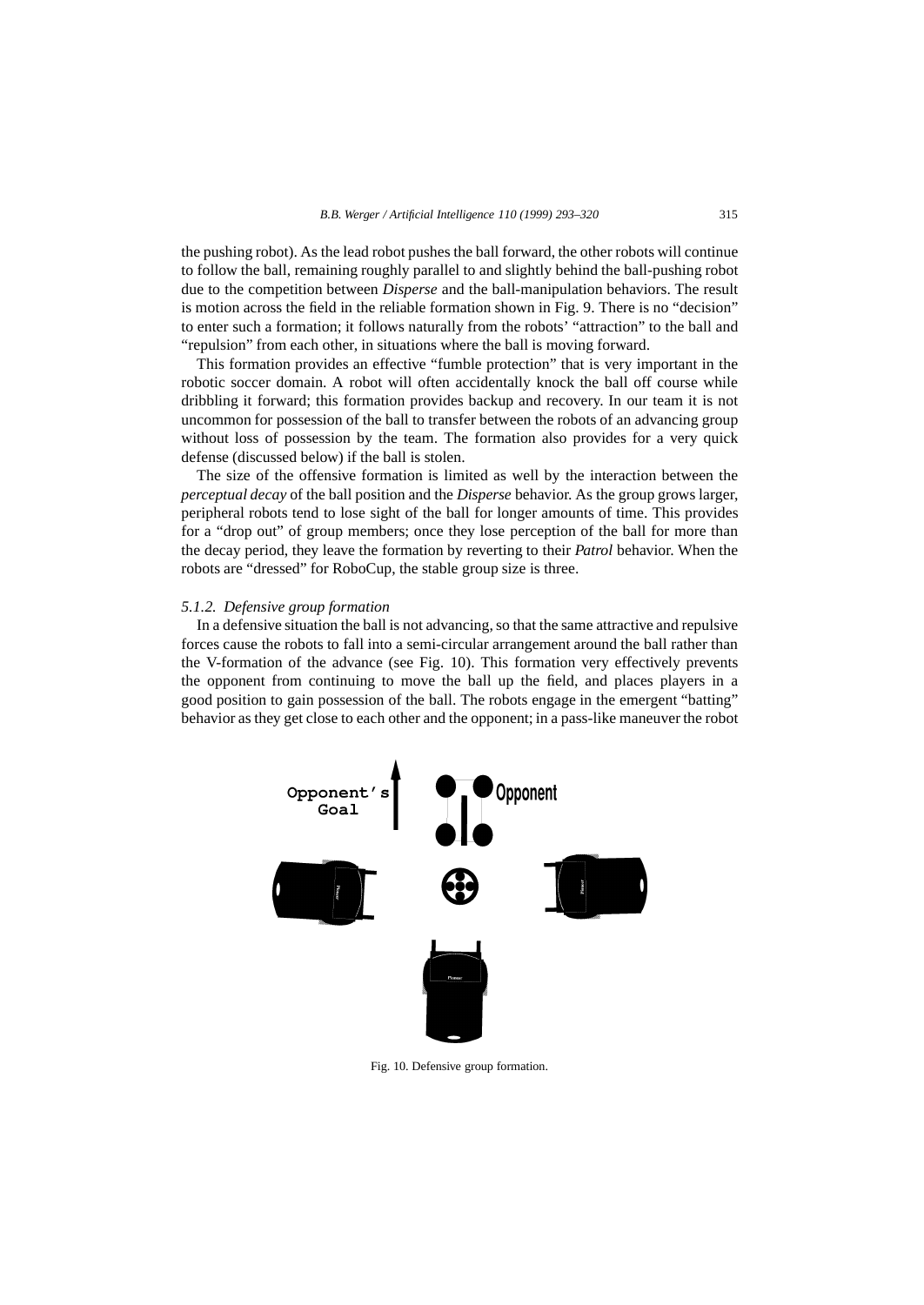directly opposite the opponent can bat the ball sideways to a teammate, which will quite smoothly take possession as it follows the motion of the ball away from the center of the formation.

## *5.1.3. Transition between formations*

Given a *Patrol* behavior as we have discussed in Section 4.2 which assigns a rough territory to each player, we get fairly sophisticated formation behavior. The robots patrol their territories when not close to the ball, dynamically enter population-controlled formations when they are useful for advancing the ball, and drop into defensive formations when they need to block an opponent advance and turn it around. The offensive or defensive response is triggered solely by the *behavior* of other agents and the ball, with no need for symbolic distinction of teammates from opponents.

## *5.2. Comparisons*

Balch and Arkin [7,8] have done extensive work with formations of robots. These formations consist of simple geometric patterns of four (or in some cases two) robots. Their approach requires global knowledge of the direction in which the group is traveling and a predetermined spatial relation to at least one specific robot in the group. Balch and Arkin [7] discuss performance problems linked to radio communication as a demonstration of the utility of a passive (environmental) communication approach, and in [8] they mention that problems of robot failure have not been addressed, and that possible solution paths are automatic reconfiguration and fault-tolerant communications. We believe that the sophistication of our offensive formation is not far from that of Balch and Arkin's work. Our formations, however, are not dependent on specific relations between specific robots, and thus exhibit some of the tolerance to robot failure that they seek. Our soccer system also performs something akin to automatic reconfiguration in the case of such failure; new robots in the environment are incorporated as necessary to maintain the stable group size determined by the *density dependence* [16] that arises from the interaction dynamics of the system (as discussed in Section 9).

Parker's [33] work on formations compares systems with varying amounts of global knowledge. Performance of the strictly local system was relatively poor, but we attribute this at least in part to the lack of a true minimalist approach. The robots were aligning themselves relative to the *heading* of the their peers, rather than their mere relative location. This caused formations to break during sharp turns as robots tried to stay, for example, on the left side of some other robot, rather than trying to keep the other robot to their left side. Again, the formations of four robots required specific spatial relations between specific robots, and were thus brittle to robot failures or behavioral fluctuations.

Parker also discusses the suitability of behavioral analysis as a robust approximation to global knowledge. This is realized to some extent as well in our formation behaviors it is the behavior of the ball and other robots, rather than any symbolic distinction that causes transitions from patrolling to offensive to defensive behavior. Her assertion that global goals (known at design time) allow more local control is another factor that allows minimization of systems such as the "Spirit of Bolivia".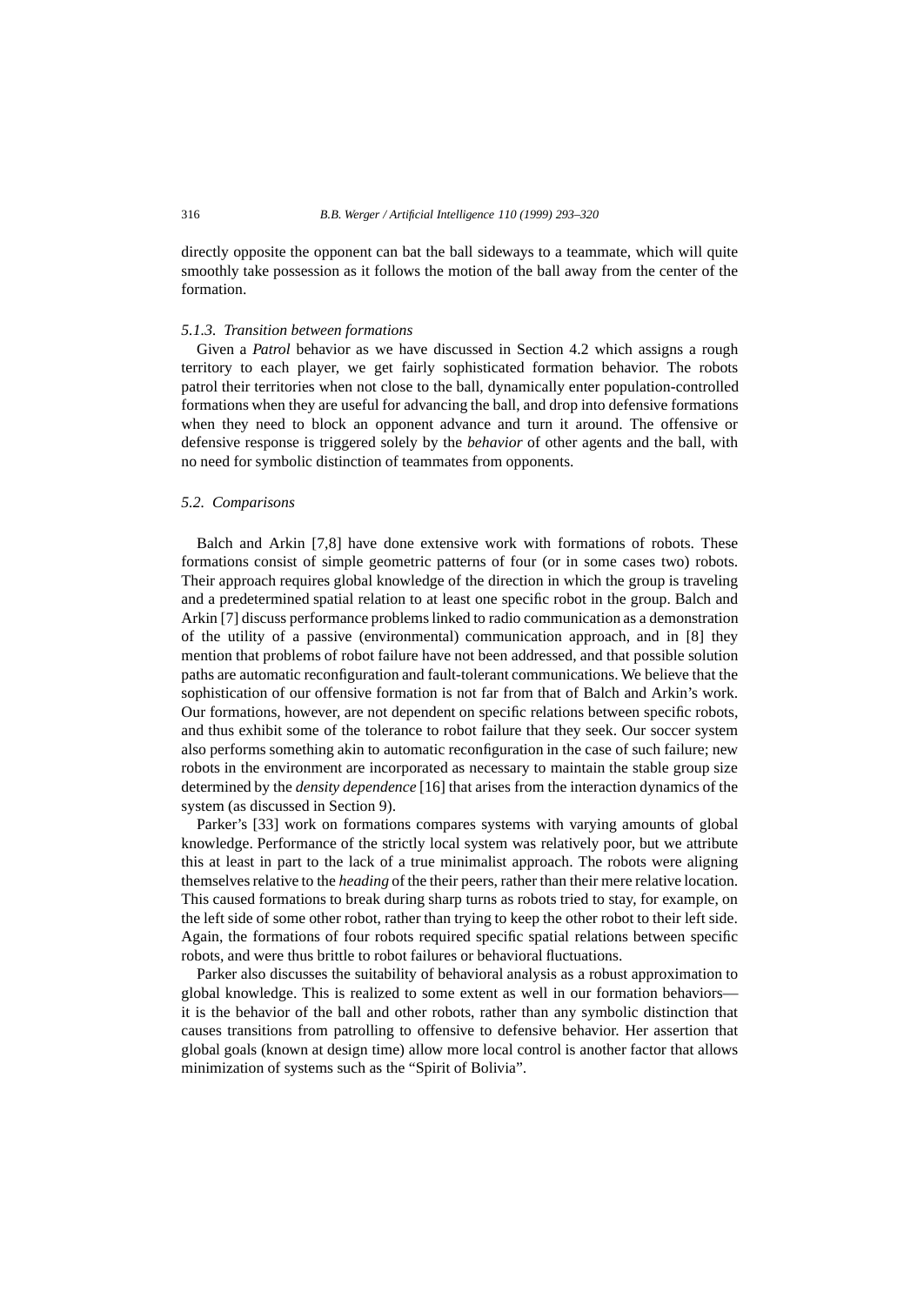We hope that we have shown that, contrary to what is claimed by Tambe [45], it is not necessarily true that "an agent must be provided "deep" or causal models of its domains of operation", such as a general model of teamwork, for effective cooperation. In the simulated soccer domain, Tambe says that failure detection and recovery requires advanced spatial reasoning and agent tracking/plan recognition skill, and because of this has not been implemented, leaving the team susceptible to breakdown [45]. The need for agents to share joint intentions—to know the intentions of their teammates—makes the chance of such failures high in uncertain domains. The flexibility brought to pre-determined team actions by Stone and Veloso's *formations* [42] is a step towards embracing the minimalist principle of homogeneity, but still requires that at some point specific roles be assigned to specific robots, and that agents negotiate in order to change roles or formations. Challenges they list for their *locker-room agreements* include determination of when to switch roles or formations, smooth transitions of roles and formations, and how to make sure that all agents use the same formation. Though its transitions are simpler, our current system makes some headway towards addressing these challenges. Robots reliably enter into and switch roles smoothly and in appropriate situations, and flow in and out of formations (in the colloquial sense) in appropriate situations. As we prepare for RoboCup-98 by incorporating into our system the ability to recognize teammates and opponents on the field, we expect to scale our formations and strategies to the point where our minimalist "stateless" strategies will have the power to generate team behaviors as complicated as those generated by deliberative systems, with a greater level of robustness, as they have done for the ball manipulation behaviors.

## **6. Future work**

In the future, we would like to include passing in our repertoire of ball-manipulation behaviors. This will require reliable visual distinction of teammates and opponents on the field, and a kicking device capable of propelling the ball faster than the robot can move, with more general applicability than the current "rear-end kick". An improved *Patrol* behavior described in Section 4.2, will allow team members to locate themselves in advantageous positions to receive passes. One additional behavior, similar to *Orienter*, will identify a potential pass receivers; another will activate the kicking device at appropriate moments (based on input from *Orienter* and the receiver-identifier). With these capabilities we believe we will have a number of new formations, good localization around the field, and effective passing behavior.

We also plan to use learning to train elements of the system such as the values of the ballmanipulation basis-behavior tables, the identification of pass-receivers, and the parameters for localization through the *Patrol* behavior as described in Section 4.2. We would also like to develop an on-line learning system that is able to dynamically improve the robot's ability to distinguish field objects: given a number of situations where we are fairly sure we see an object (such as we have defined for the goal, for use in recalibrating the compass (Section 4.3.7)), the robot can track the progression of perceptions that approach these situations over time.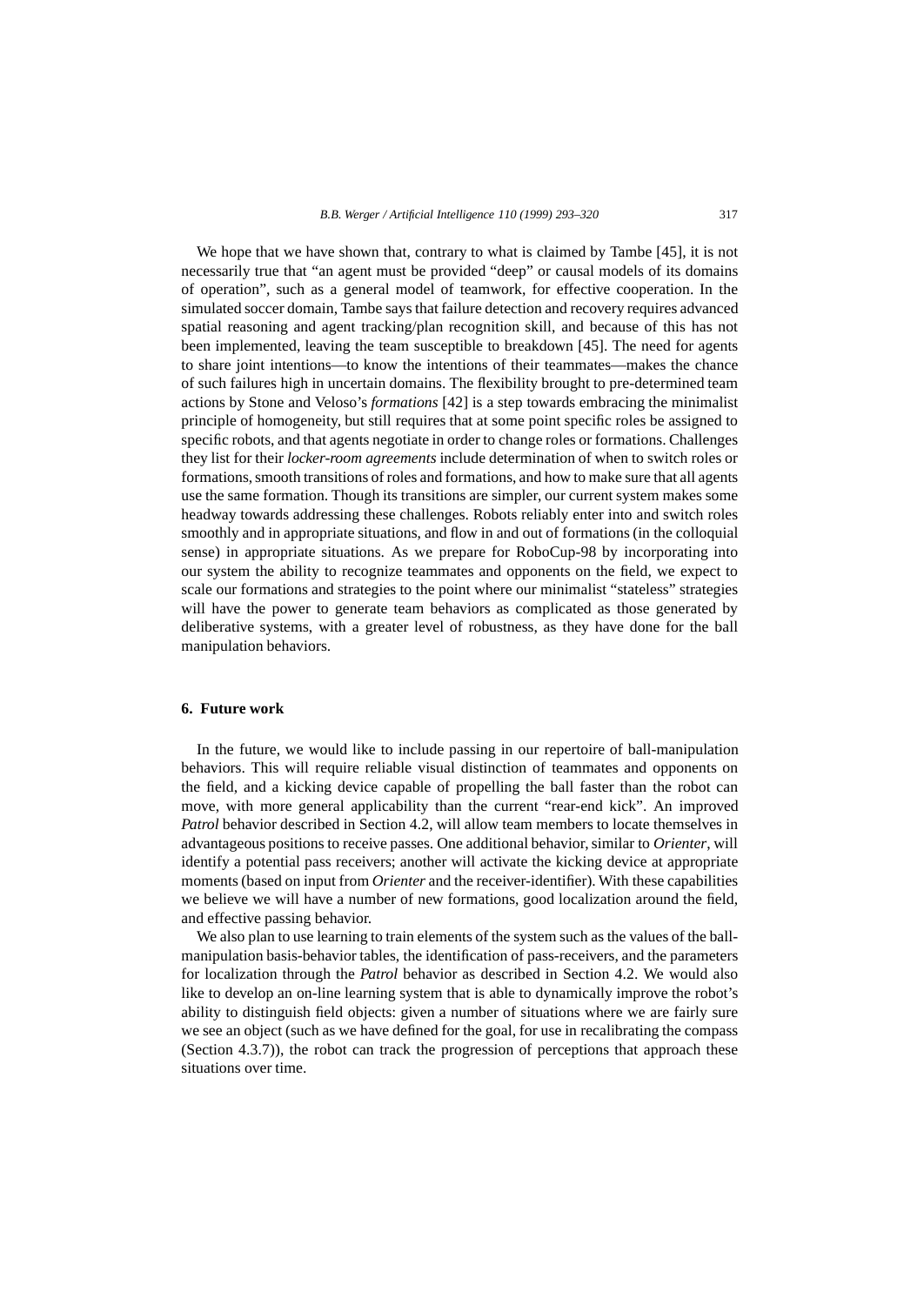## **7. Conclusion**

The behavior-oriented AI "revolution" has barely begun, and it can be a hard climb from the bottom up. We hope that we have demonstrated that, at least in the dynamic arena of robotic soccer, minimalist behavior-based systems have the potential to scale to levels of behavior that rival "classical AI" and hybrid systems not only in robustness but in sophistication of behavior.

We have presented the design principles of *minimalism, statelessness,* and *tolerance*, and described their application to the design of a RoboCup robotic soccer team. This system displays an outstanding level of sophistication: effective obstacle avoidance in a dynamic environment, generation of smooth, effective trajectories, three separate methods of ball handling, and dynamic configuration into appropriate population-limited offensive and defensive formations. This is all done in a strict behavior-based manner with no internal models of the environment, calculation of trajectories, or explicit communication, by a minimal control system that occupies fewer than four pages of LISP code and was developed in less than a week. We have compared this team to others which have been developed over much longer periods of time, and which have access to global views of the environment, more powerful processing and communication, and come to the conclusion that these capabilities do not make a great difference to the level of behavioral sophistication achievable. Furthermore, we have shown that certain problems of brittleness that plague these more "traditional" systems do not apply to minimalist behavior-based systems. Finally, we have outlined goals for the scaling up of our soccer system to more complex team behavior in the future.

We hope that others find our principles as fruitful as we have, or are at least inspired to ask themselves occasionally, "can I do this with only perception?", "do I really need all this complexity?", and "can I avoid this need for precision?"

## **References**

- [1] R. Arkin, The 1997 AAAI mobile robot competition and exhibition, AI Magazine 19 (1998) 3.
- [2] R. Arkin, T. Balch, Cooperative multiagent robotic systems, in: D. Kortenkamp, R.P. Bonasso, R. Murphy (Eds.), AI-based Mobile Robots: Case Studies of Successful Robot Systems, MIT Press, Cambridge, MA, in press.
- [3] R. Arkin, J.D. Hobbs, Dimensions of communication and social organization in multi-agent robotic systems, in: Proc. 2nd International Conference on Simulation of Adaptive Behavior, 1992.
- [4] M. Asada, P. Stone, H. Kitano, B. Werger, Y. Kuniyoshi, A. Drogoul, D. Duhaut, M. Veloso, H. Asama, S. Suzuki, The RoboCup physical agent challenge: Phase I, Applied Artificial Intelligence 12 (1998).
- [5] M. Asada, S. Suzuki, Y. Takahashi, E. Uchibe, M. Nakamura, C. Mishima, H. Ishizuka, T. Kato, M. Asada, Vision-based Robot Learning Towards RoboCup: Osaka University "Trackies", in: H. Kitano (Ed.), RoboCup-97: The First Robot World Cup Soccer Games and Conferences, Springer, Berlin, 1998.
- [6] T. Balch, Social entropy: A new metric for learning multi-robot teams, in: Proc. 10th International FLAIRS Conference, 1997.
- [7] T. Balch, R. Arkin, Behavior-based formation control for multi-robot teams, Submitted for publication, 1997.
- [8] T. Balch, R. Arkin, Motor schema-based formation control for multi-agent robot teams, in: Proc. 1995 International Conference on Multiagent Systems, 1995.
- [9] R. Beckers, O. Holland, J. Deneubourg, From local actions to global tasks: Stigmergy and collective robotics, in: Proc. 4th International Workshop on the Synthesis and Simulation of Living Systems, 1994.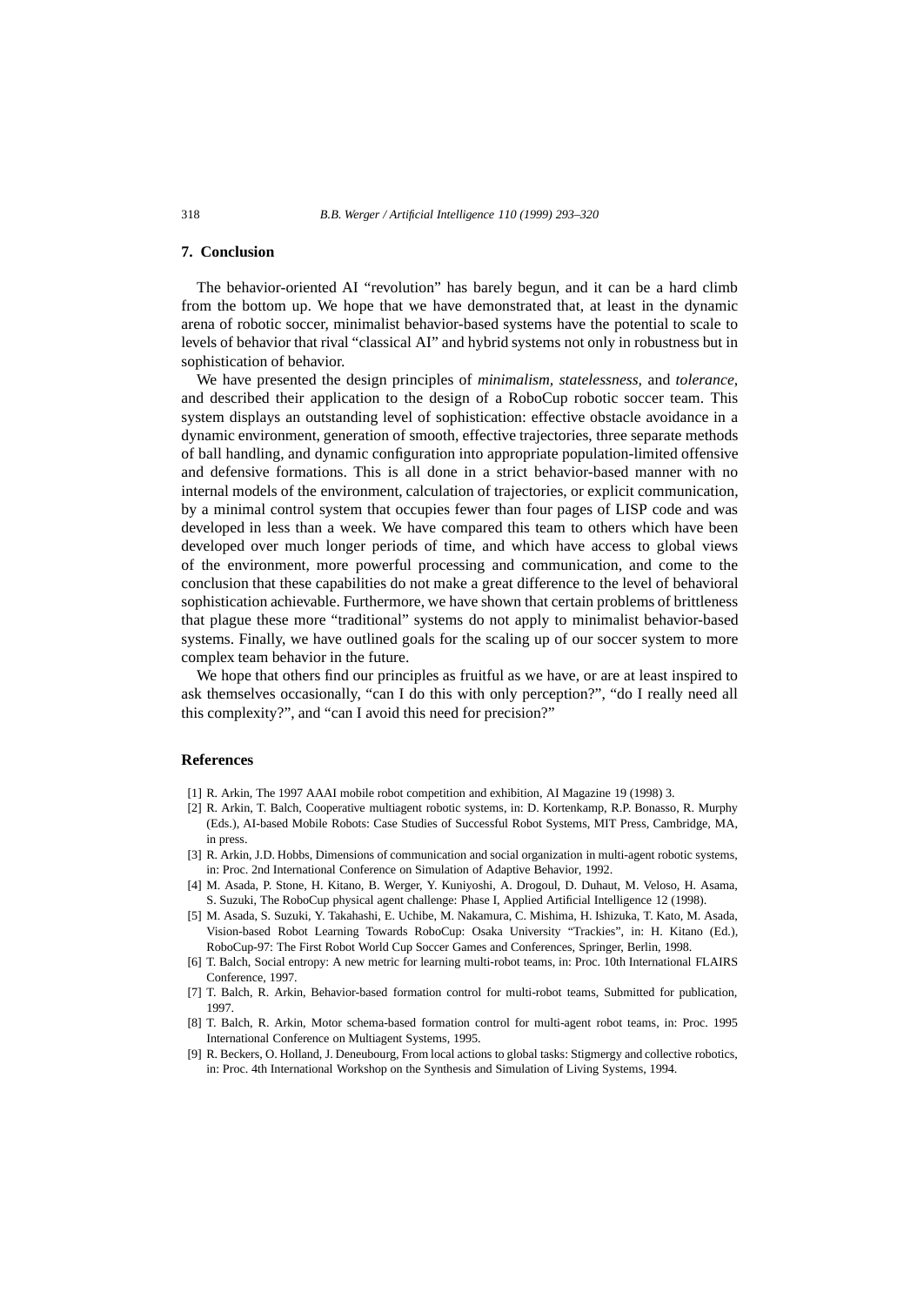- [10] M. Bowling, P. Stone, M. Veloso, Predictive memory for an inaccessible environment, in: Proc. International Conference on Intelligent Robots and Systems, 1996.
- [11] R. Brooks, A robust layered control system for a mobile robot, IEEE J. Robotics and Automation 2 (1986).
- [12] R. Brooks, C. Rosenberg, L—A common lisp for embedded systems, in: Proc. Lisp Users and Vendors Conference, 1995.
- [13] R. Brooks, Intelligence without reason. Computers and Thought, in: Proc. IJCAI-91, Sydney, Australia, 1991.
- [14] R. Brooks, Intelligence without representation, Artificial Intelligence 47 (1991) 139–159.
- [15] R. Brooks, Elephants don't play chess, Robotics and Autonomous Systems 6 (1990) 3.
- [16] R. Brooks, Challenges for complete creature architectures, in: Proc. First International Conference on Simulation of Adaptive Behavior, 1990.
- [17] J. Deneubourg, S. Goss, N. Franks, A. Sendova-Franks, C Detrain, L. Chretien, The dynamics of collective sorting: Robot-like ants and ant-like robots, in: Proc. First International Conference on Simulation of Adaptive Behavior, 1990.
- [18] B. Donald, J. Jennings, D. Rus, Minimalism + distribution = supermodularity, J. Experiment. Theoret. Artificial Intelligence (JETAI) 9 (1997) 2–3.
- [19] B. Donald, J. Jennings, D. Rus, Information invariants for distributed manipulation, Internat. J. Robotics Research 16 (5) (1995).
- [20] B. Donald, On information invariants in robotics, Artificial Intelligence 72 (1995) 217–304.
- [21] G. Dudek, M. Jenkin, E. Milios, D. Wilkes, Experiments in sensing and communication for robot convoy navigation, in: Proc. IEEE International Conference on Intelligent Robots and Systems, 1995.
- [22] N. Jennings, Controlling cooperative problem solving in industrial multi-agent systems using joint intentions, Artificial Intelligence 75 (1995) 195–240.
- [23] H. Kitano, M. Asada, Y. Kuniyoshi, I. Noda, E. Osawa, RoboCup: The Robot World Cup Initiative, in: Proc. IJCAI-95, Montreal, Quebec, 1995.
- [24] S. Kraus, Negotiation and cooperation in multi-agent environments, Artificial Intelligence 94 (1997) 79–97.
- [25] C.R. Kube, H. Zhang, Collective robotic intelligence, in: Proc. 2nd International Conference on Simulation of Adaptive Behavior, 1992.
- [26] M. Littman, Memoryless policies: Theoretical limitations and practical results, in: Proc. 3rd International Conference on Simulation of Adaptive Behavior, 1994.
- [27] M. Mataric, Issues and approaches in the design of collective autonomous agents, Robotics and Autonomous ´ Systems 16 (1995) 321.
- [28] M. Mataric, Designing and understanding adaptive group behavior, Adaptive Behavior 4 (1995) 1. ´
- [29] M. Matarić, Behaviour-based control: Examples from navigation, learning, and group behavior, J. Experiment. Theoret. Artificial Intelligence 9 (1997).
- [30] I. Noda, S. Suzuki, H. Matsubara, M. Asada, H. Kitano, Overview of RoboCup-97, in: H. Kitano (Ed.), RoboCup-97: The First Robot World Cup Soccer Games and Conferences, Springer, Berlin, 1998.
- [31] D. Normile, RoboCup soccer match is a challenge for silicon rookies, Science 277 (1997).
- [32] S. Onn, M. Tennenholtz, Determination of social laws for multi-agent mobilization, Artificial Intelligence 95 (1997) 155–167.
- [33] L. Parker, Designing control laws for cooperative agent teams, in: Proc. IEEE International Conference on Robotics and Automation, Atlanta, GA, 1993.
- [34] L. Parker, Adaptive action selection for cooperative agent teams, in: Proc. 2nd International Conference on Simulation of Adaptive Behavior, 1992.
- [35] M. Sahota, A. Mackworth, Can situated robots play soccer?, in: Proc. 10th Biennial Conf. of the Canadian Society for Computational Studies of Intelligence, Bauff, Alberta, 1994.
- [36] R. Sargent, B. Bailey, C. Witty, A. Wright, Dynamic object capture using fast vision tracking, AI Magazine 18 (1) (1997).
- [37] M. Schneider Fontan, M. Matarić, A study of territoriality: the role of critical mass in adaptive task division, in: Proc. 4th International Conference on Simulation of Adaptive Behavior, 1996.
- [38] W.-M. Shen, J. Adibi, R. Adobbati, B. Cho, A. Erdem, H. Moradi, B. Salemi, S. Tejada, Toward integrated soccer robots, AI Magazine 19 (1998) 3.
- [39] W. Shen, J. Adibi, R. Addobati, B. Cho, A. Erdem, H. Moradi, B. Salemi, S. Tejada, Autonomous soccer robots, in: H. Kitano (Ed.), RoboCup-97: The First Robot World Cup Soccer Games and Conferences, Springer, Berlin, 1998.